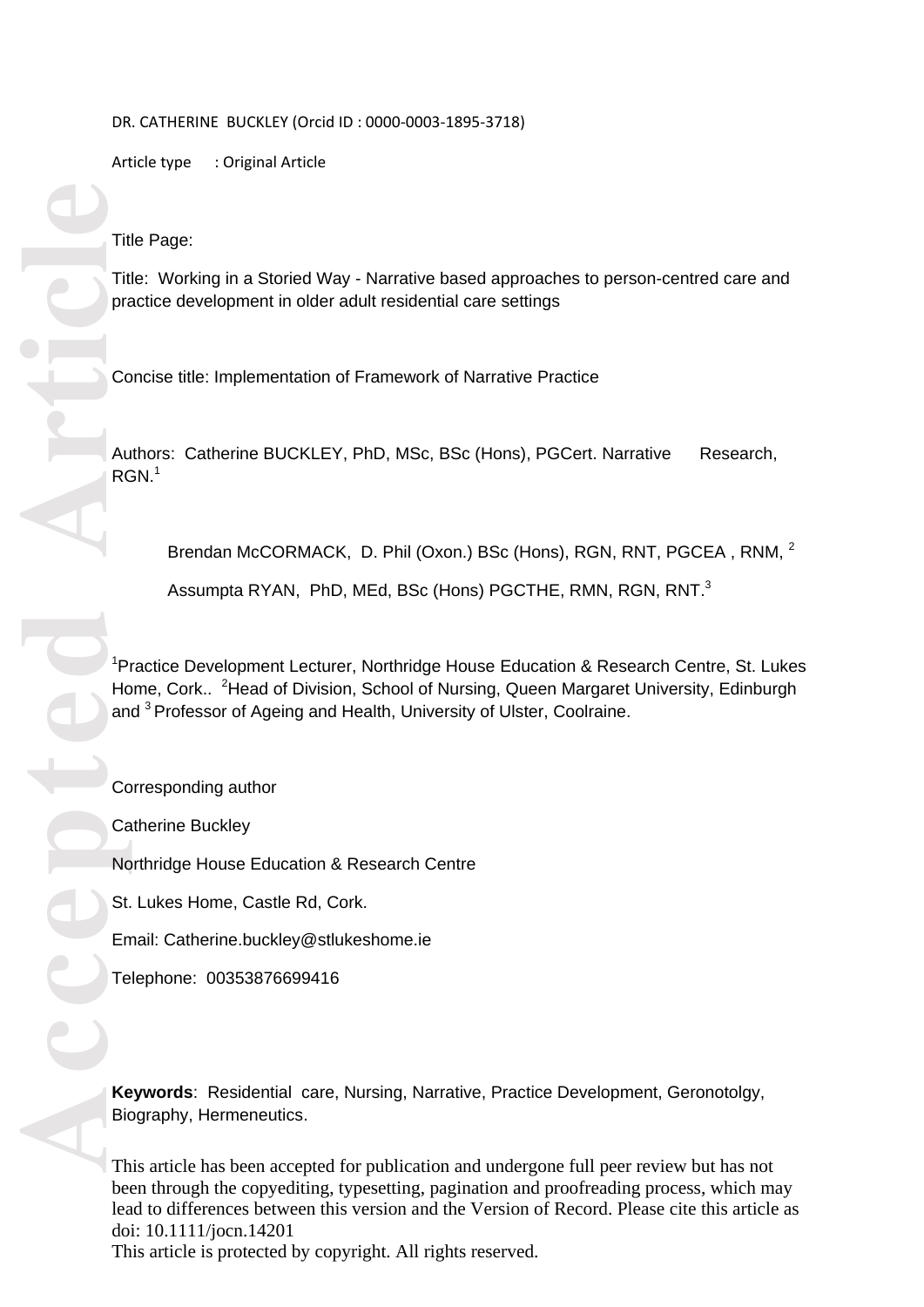### **Contributions**

Study design: CB, BMC, AAR

Data collection and analysis: CB, BMC. AAR.

Manuscript preparation: CB, BMC, AAR.

**Conflict of Interest Statement**: We declare no conflict of interest.

Working in a Storied Way - Narrative based approaches to person -centred care and practice development in older adult residential care settings

### **ABSTRACT**

**Aims and Objectives** : To evaluate the effects of the implementation of a methodological framework for a narrative based approach to practice development and person -centred care in residential aged care settings.

**Accepted Article Background:** Care in long-term residential settings for older people is moving away from the biomedical approach and adopting a more person -centred one. Narrative can help shape the way care is planned and organised. The provision of person -centred care that is holistic and that takes account of resident's beliefs and values can be enhanced by incorporating narrative approaches to care within a practice development framework.

**Design** The chosen methodology was participatory action research.

Methods Between 2010 and 2014, a methodological framework of narrative practice was implemented in two residential care settings, comprising 37 residents and 38 staff, using an action research approach. Three action cycles: (i) narrative practice and culture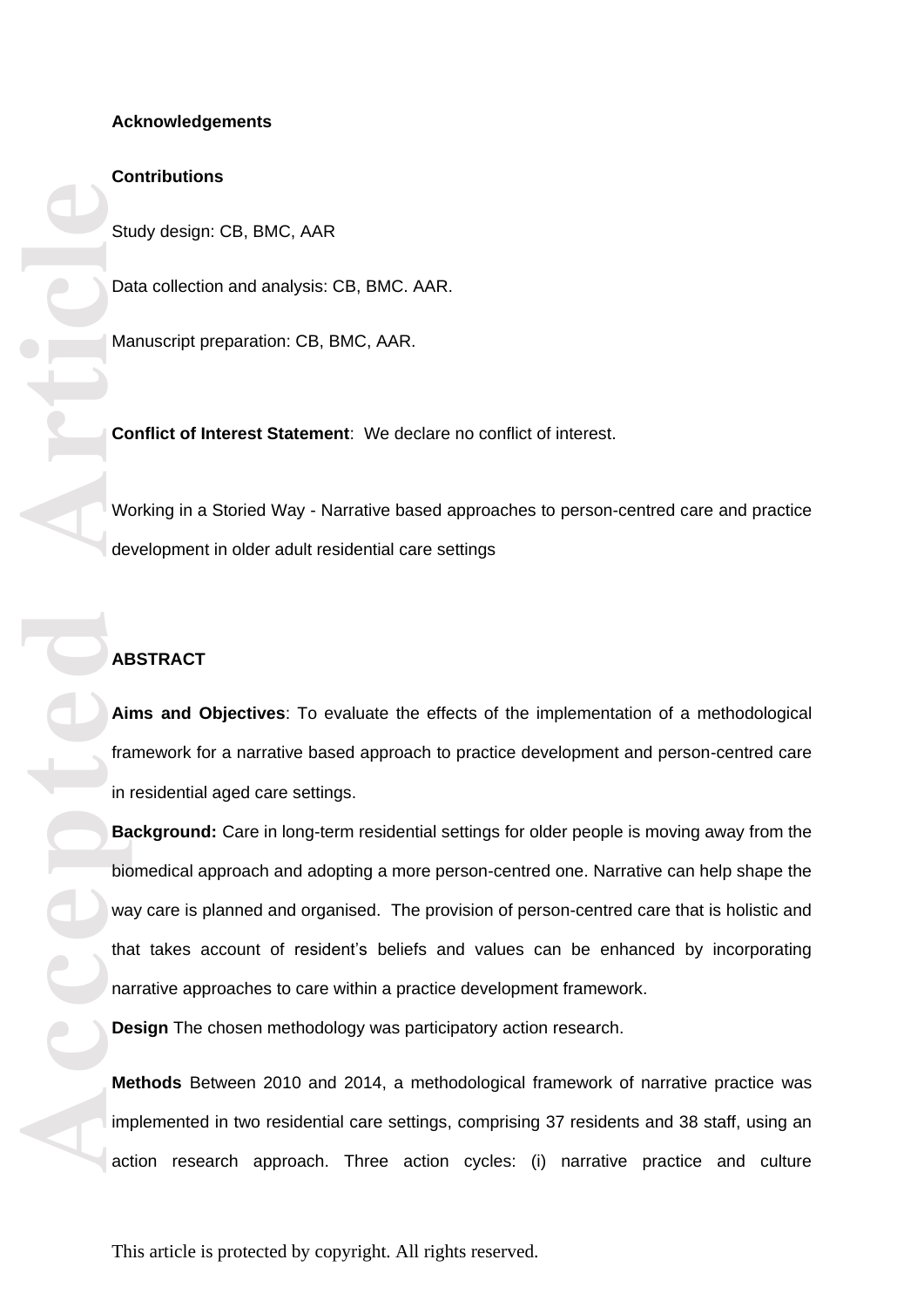identification, (ii) developing narrative practice and (iii) working in a storied way emerged during the implementation.

**Results**  Key outcomes emerged in relation to the findings. These were based on narrative being, knowing and doing and centred around the key outcomes of: (i) how people responded to change (narrative being), (ii) the development of shared understandings (narrative knowing) and (iii) intentional action (narrative doing).

**Reduced By the Conduction of the Conduction Conduction Conduction Conduction Conduction Conduction Conduction Conduction Conduction Conduction Conduction Conduction Conduction Conduction Conduction Conduction Conduction C Conclusion:** The implementation of a framework of narrative practice demonstrated that how people respond to change, the development of shared understandings and intentional action were interrelated and interlinked. It illustrate d the importance of ensuring that practice context is taken account of in the implementation of action research and the importance of ensuring that narrative being, knowing and doing are clear and understandable for change to occur.

**Relevance to Clinical Practice:** Implementation of a narrative approach to care can develop new ways of working that value biography and promote the development of a coconstructed plan of care.

Key Words: practice development, person-centred care, older person, nursing, narrative, action research.

This article is protected by copyright. All rights reserved.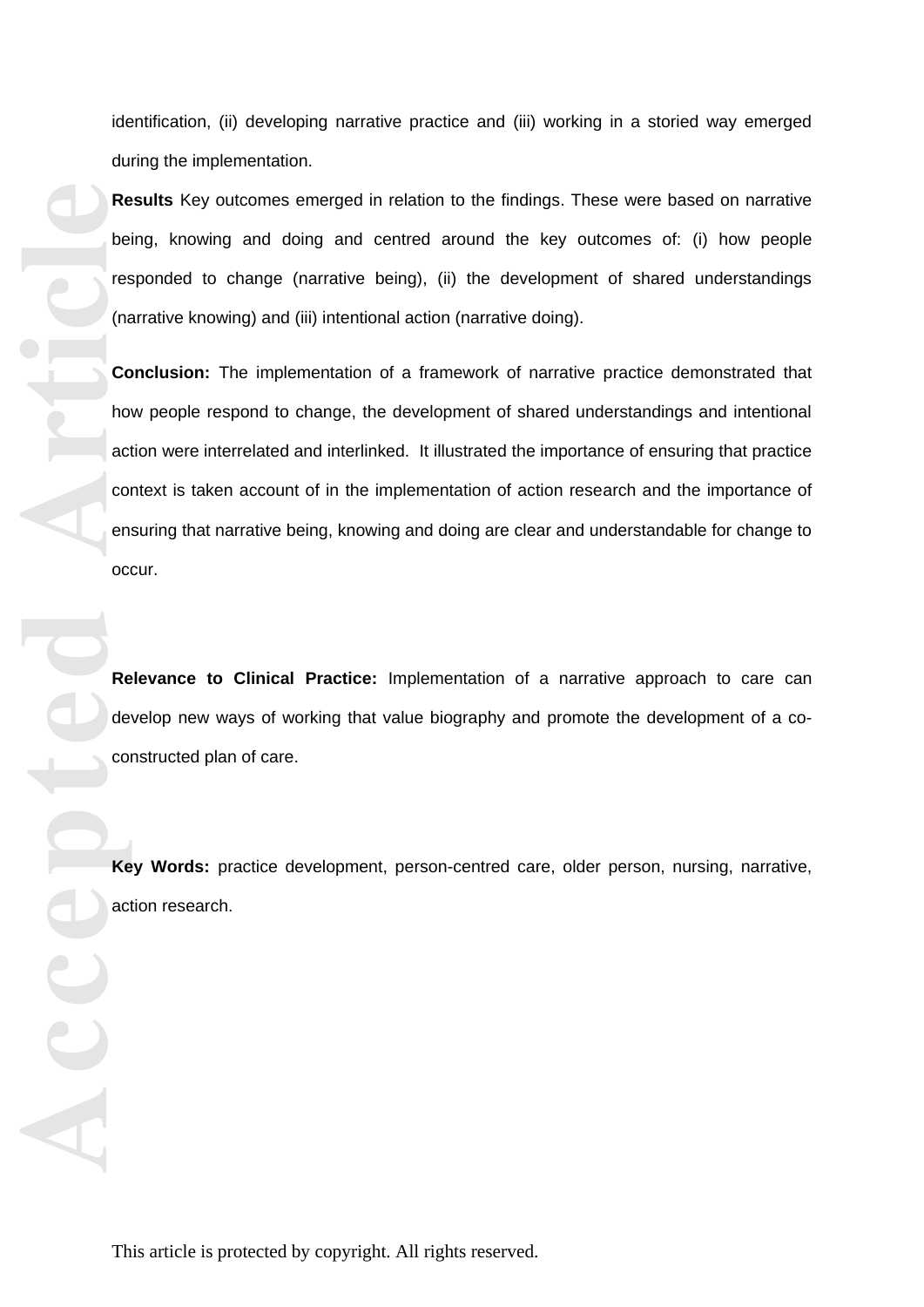### **What does this paper contribute to the wider global clinical community?**

This paper provides insight into the implementation of a methodological

Article **Article**<br>
Article and an is not an interest of the second of the second of the second of the second of the second of the second of the second of the second of the second of the second of the second of the second o framework using an action research approach. It further contributes to the existing body of knowledge on participatory action research. It highlights challenges and approaches needed when implementing a change initiative that can assist other researchers undertaking participatory action research and practice development. The research describes the implementation of a new framework that is based on using narrative and narrative experiences to assess, plan, develop and implement person -centred care that could potentially be used in all healthcare settings.

### **INTRODUCTION**

Care in long-term residential settings for older people is moving away from the biomedical approach and adopting a more person -centred one. Narrative can help shape the way care is planned and organised. Narratives, life stories and story all have been used in nursing research to explicate lives and value human experience (Frid *et al*. 2000). In times of change or emotional uncertainty, individuals often look back on experiences in order to plan for the future. Narration allows the narrator to create his/her identity. Often the way the individual evaluates their existing life situation is shaped by their experiences in the past and their expectations for the future (Paley & Eva 2005, Bluck & Habermas 2000). Older adults in residential care settings want to find meaning in their life events and this desire is often motivated by a need to see a purpose to their life, or to be seen as important (Gaydos 2004). In their narratives, they may explain their current situation as a natural progression of their life, in other words being in residential care was not their choice but the next step in their life. To date , narrative approaches have focused on either using stories to describe residents' experiences or as a method of reminiscence therapy.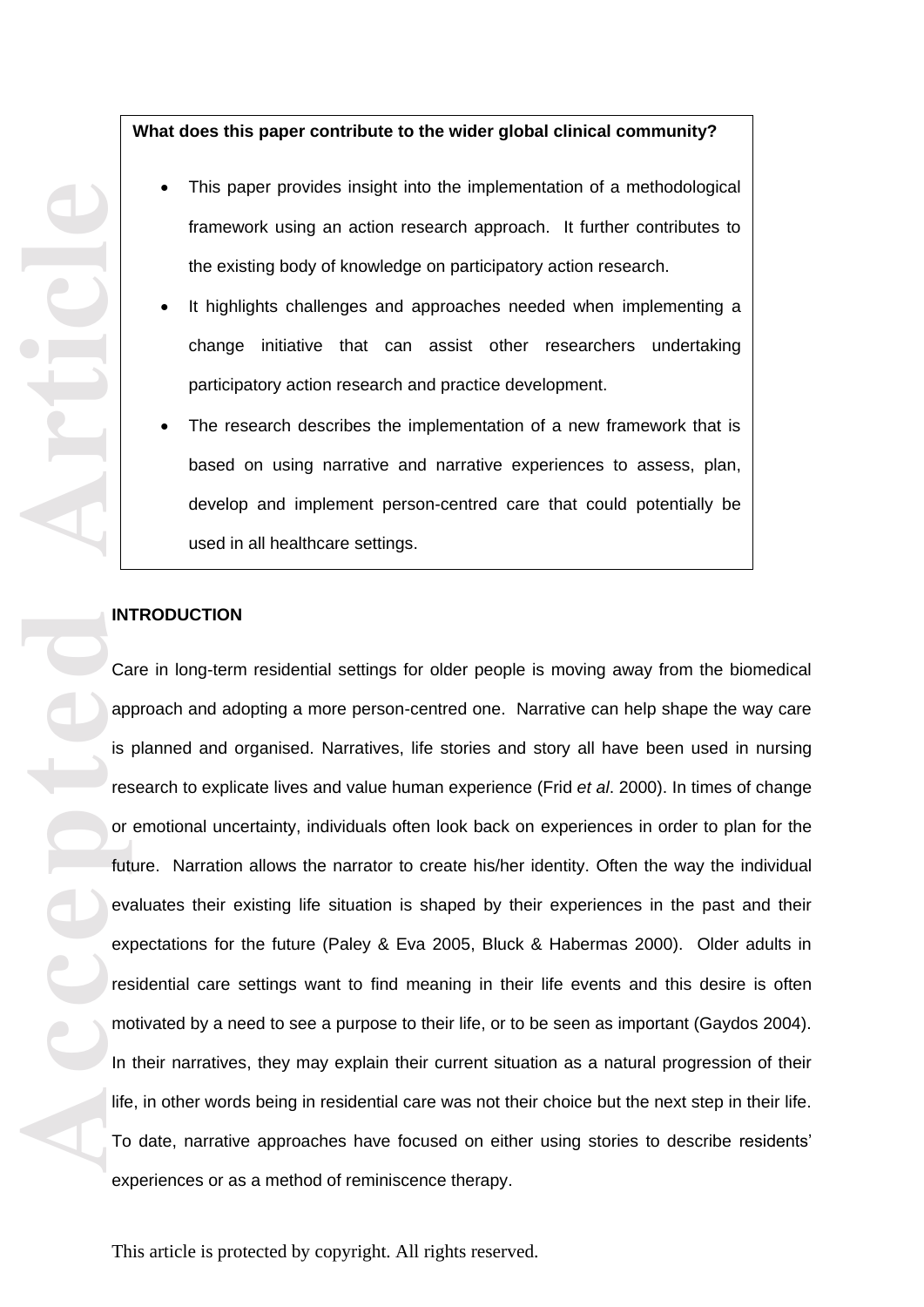er and the script of the script of the script of the script of the script of the script of the script of the script of the script of the script of the script of the script of the script of the script of the script of the s Practice development (PD) gained popularity in the 1980s with the establishment of the Nursing Development Units (NDUs) in the UK. In a healthcare system that is constantly striving for quality improvement and excellence, practice development has been defined as a broad based concept encapsulating a wide range of activities aligned to change management (Unsworth 2000). Emancipatory PD (ePD) is influenced by critical social science (Manley & McCormack 2003). It focuses on recognising the views of staff and services users, using reflective practice and critical thinking to transform workplace cultures by engaging with all relevant stakeholders. Habermas (1984), in his theory of communicative action , suggests that we become ourselves by our interaction with others and we adjust how we are by taking account of the reactions of others to us. He believes that actions are something a person does that have a purpose (Habermas 1984) and that knowledge gained by self -reflection is emancipatory. McCormack *et al.* (2009) argue the explicit intent of ePD is the promotion of person -centred care with a focus on the culture of the organisation where that care is occurring. This enables practice change that is underpinned by an ePD methodology to become embedded within the organisation. The driving force of ePD is to provide practitioners with opportunities to bring about transformational change. These opportunities result in practitioners becoming aware of the way they practise, critically reflecting on practice and on themselves, and empowering a practice modification.

In this study we present the findings of a project that implemented and evaluated a framework of narrative practice in two residential care settings in the Republic of Ireland. The study took a narrative stance on the implementation of an organisational change using an action research (AR) approach. This is the second stage of a larger action research study. The first stage, the development of the Framework of Narrative Practice (FNP) and the conceptual and theoretical underpinnings of narrative and person -centred practice have been reported in a previous publication pertaining to this study (Buckley *et al* . 2014). The framework has two key components. The first component comprises the foundational pillars,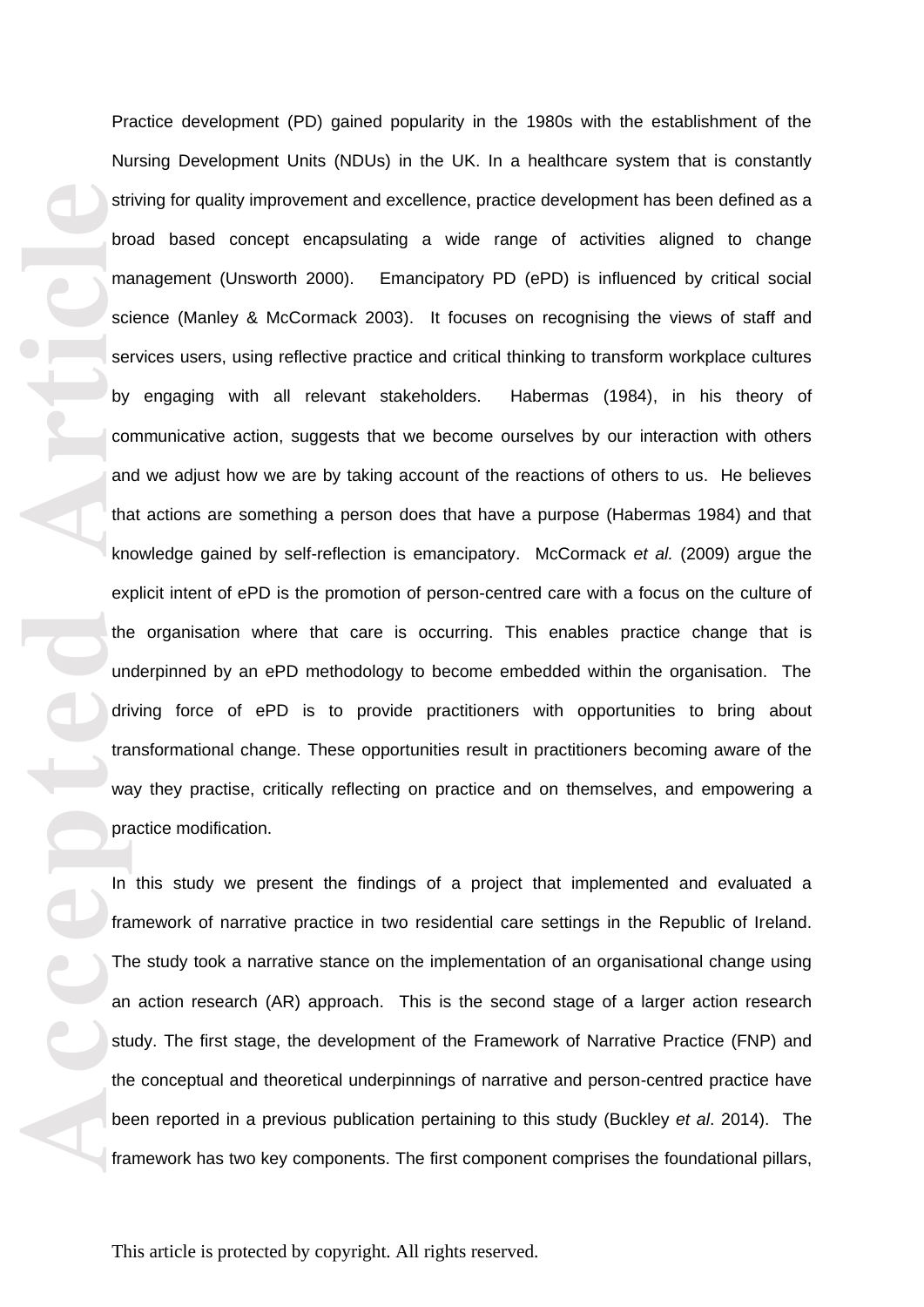which consists of three pillars from the person -centred nursing framework (McCormack & McCance 2010) – prerequisites, the care environment and care processes. An additional pillar, 'narrative aspects of care' was based on key themes derived from an analysis of focus group interviews with staff and residents in two residential care settings. The second component comprises the operational elements: narrative knowing, narrative being and narrative doing. These elements were developed collaboratively with staff in focus groups considering how the framework could be implemented in practice. The purpose of the framework is to enable staff to work in a storied way. The person -centred nursing framework of McCormack & McCance (2006, 2010) underpins the FNP. It was used as a tool to help staff to identify existing culture and practices and as a guiding framework to develop narrative strategies to improve care.

### **BACKGROUND**

pill<br>grid<br>grid<br>grid<br>grid<br>grid<br>grid<br>article<br>article<br>grid<br>Displane<br>on the local pic<br>de<br>Rid<br>for the local pick<br>on the local pick<br>in the local pick<br>grid<br>for the local pick<br>grid<br>for the local pick<br>grid<br>for the local pick<br>for th Over many years , nursing as a discipline had to focus on developing practice with the aim of continuously improving the quality of care for older people and promoting well -being for the person (Reed 2008). In an effort to distance itself from the bio -medical model, nursing looked to nursing theorists for approaches to care that were theory generated. Nursing expected to uncover an all -encompassing, one size fits all, model (Reed & Robbins 1991). This model of nursing was not discovered, instead, a variety of models were developed. All have made important contributions to developing our collective understandings of the person, the environment, the meaning of care and the nursing contribution to meeting individual care needs. In the United Kingdom, the model most used to plan, evaluate and describe care in residential settings for older adults was the Roper, Logan and Tierney (Roper, Logan & Tierney 1996) Activities of Daily Living model of nursing . Two others , Orem's self -care theory (1985) and Watson's theory of human caring (1988) were often used to underpin care in these settings (Norburn *et al .* 1995). Nolan *et al.* (2004) in a critique of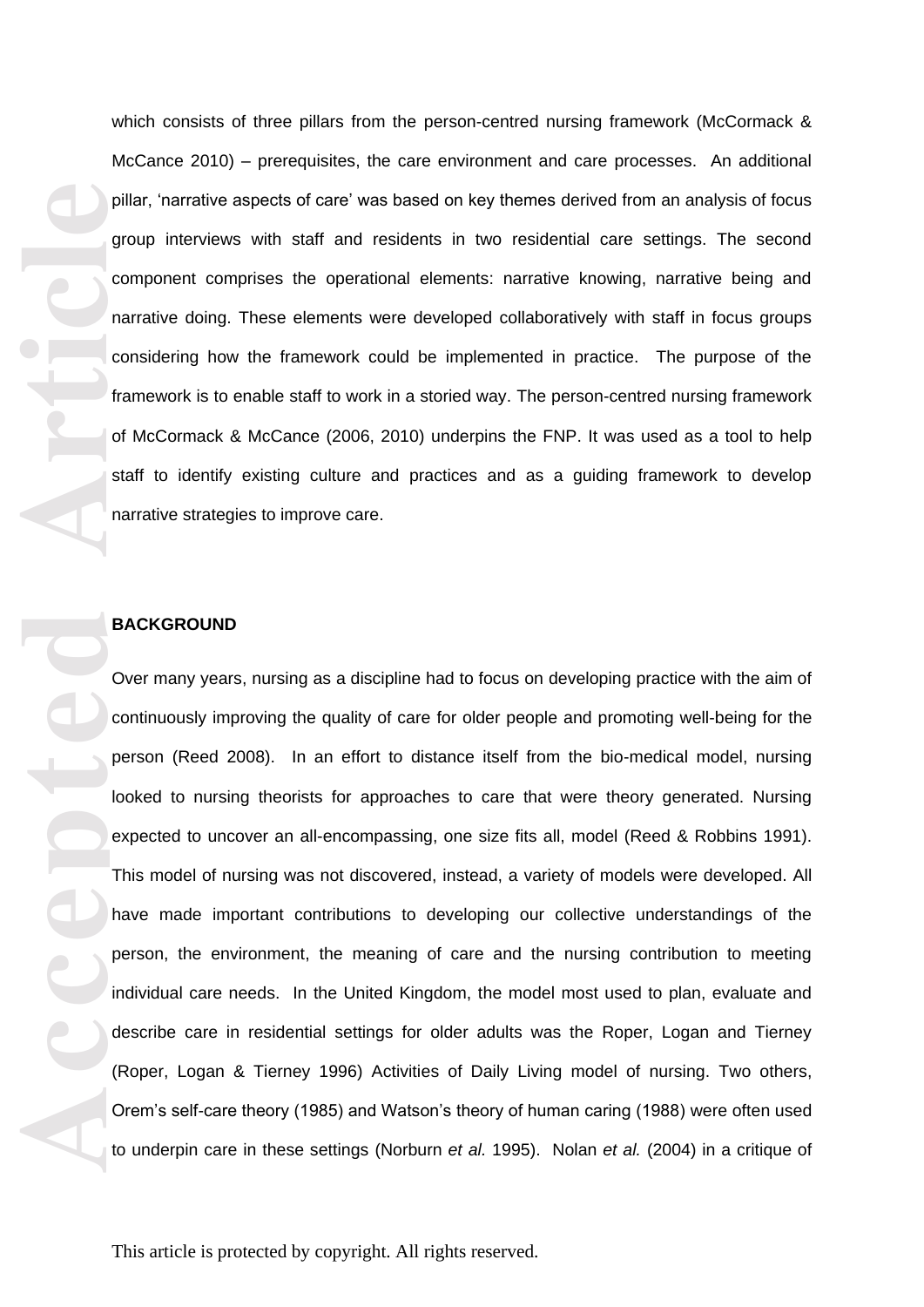nursing models, suggest that it is difficult to conceptualise the care needs of older adults in residential care within any one model of nursing. Theories often fail to take account of the perceptions of older adults regarding their expectations of care. Older adults in residential care may not be acutely ill, but they may need support with the ageing process (Kelly et al. 2005). They may need to have their values and beliefs recognised when planning care (McCormack & McCance 2010) and to have their life stories recognised as a basis of understanding care needs (McKeown el al. 2006). In recent years, person -centred models of care have gained ascendance. Dewing (2004) suggests that person -centred conceptual and theoretical frameworks are more acceptable to nurses than the older nursing theories and models, because nurses can visualise their utility in practice. The most recent personcentred theoretical framework, recognised as a model of nursing is that of McCormack and McCance (2017).

**Pe**<br> **Ca**<br> **Accepted**<br> **Article**<br> **Article**<br> **Article**<br> **Article**<br> **Article**<br> **Article**<br> **Article**<br> **Article**<br> **Article**<br> **Article**<br> **Article**<br> **Article**<br> **Article**<br> **Article** Approximately 6% of older people in Ireland live in residential care settings. Personal identity, self-esteem and recognition of the person's life story remain secondary as priorities in the way that care is planned and services delivered. Narrative and the use of narrative in practice, along with person-centred approaches, can help ensure that the voices of older adults are prioritsed in the development of care-plans that privilege the person's wishes, desires and wants first. Combining person -centred practice and narrative can potentially enable a more comprehensive approach to the development of an effective workplace culture. Such a combined approach can both promote person -centredness whilst ensuring the older person's voice is heard and acted upon.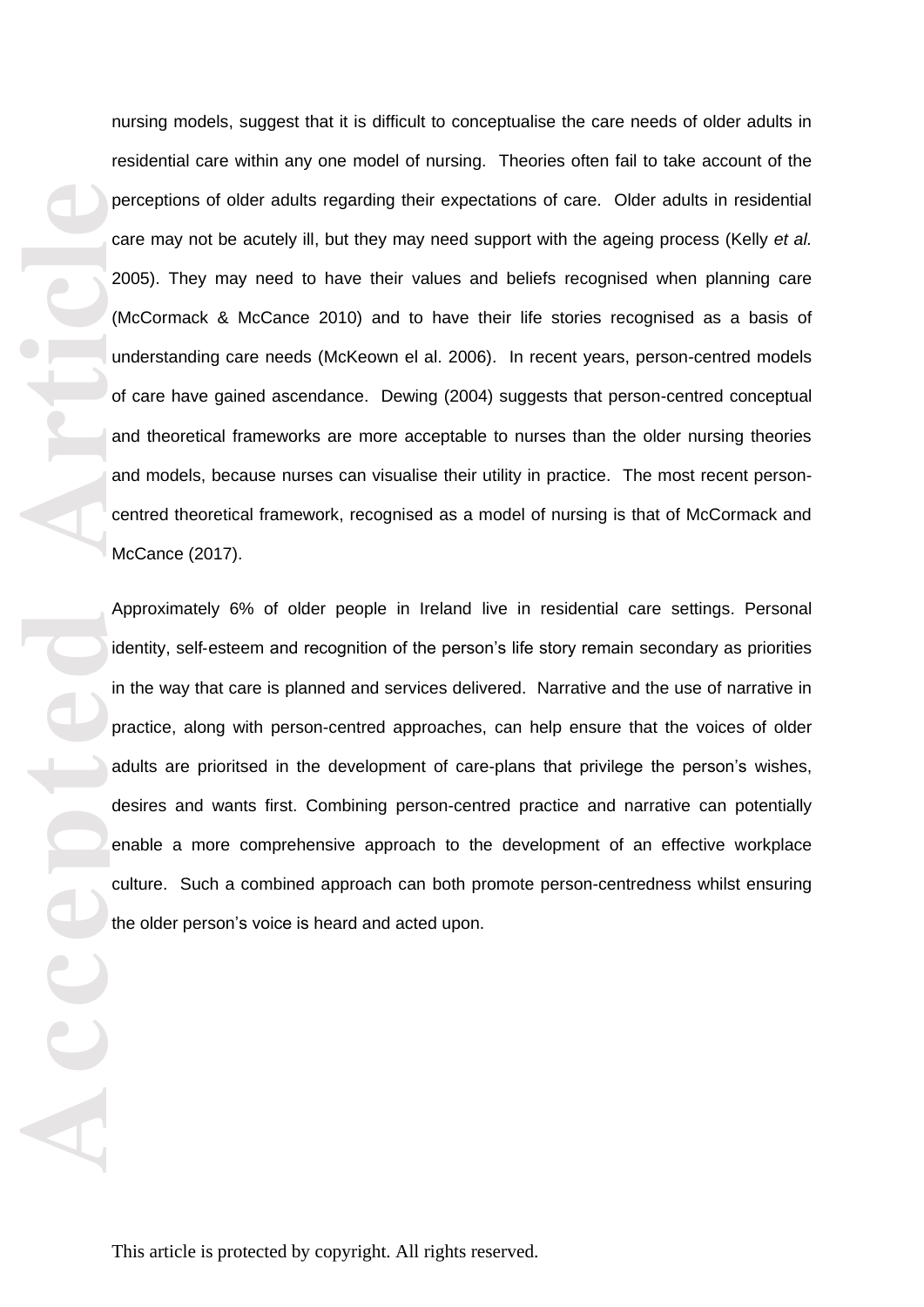#### **METHODS**

#### **Research Aim**

The aim of the study was to evaluate the effects of the implementation of a methodological framework for a narrative based approach to practice development and person -centred practice in residential aged care settings.

### **Design**

The chosen methodology of this study was action research (AR). This methodology was chosen because it offer s a way of generating knowledge that comes from practice. It is both collaborative and participatory and seeks to change practice. Action research is different from traditional research methods in that it is less concerned with generalisability and more concerned with the processes of achieving change (Badger 2000).

#### **Setting and Sample**

The particle and the particle information of the particle information of the particle information of the particle information of the particle information of the particle information of the particle information of the parti The study took place in two residential care settings (Willow and Oak, pseudonyms ) in the Republic of Ireland, using an AR approach with work -based learning (WBL) groups. The participants in this study were all the staff (N=38) and residents (N=37) who worked and resided in the settings at the time of the study. The data were collected at work -based learning groups with the staff and consisted of data they had collected from residents that informed the work -focus of those groups. Residents who were cognitively intact took part in focus groups and interviews. The views of residents with diminished cognitive ability were elicited through their agreement with changes or assent to activities that took place as part of the AR approach. This approach was similar to the way staff engaged with residents in their daily care episodes and did not pose a challenge. (See data collection section and table 1 ) .

AR seeks to make sense of the problem identified in the way it is experienced by the coresearchers and stakeholders (Reason & Bradbury 2011 ). A skilled facilitator enable s participants to become fully engaged in the process and to ultimately choose their own path,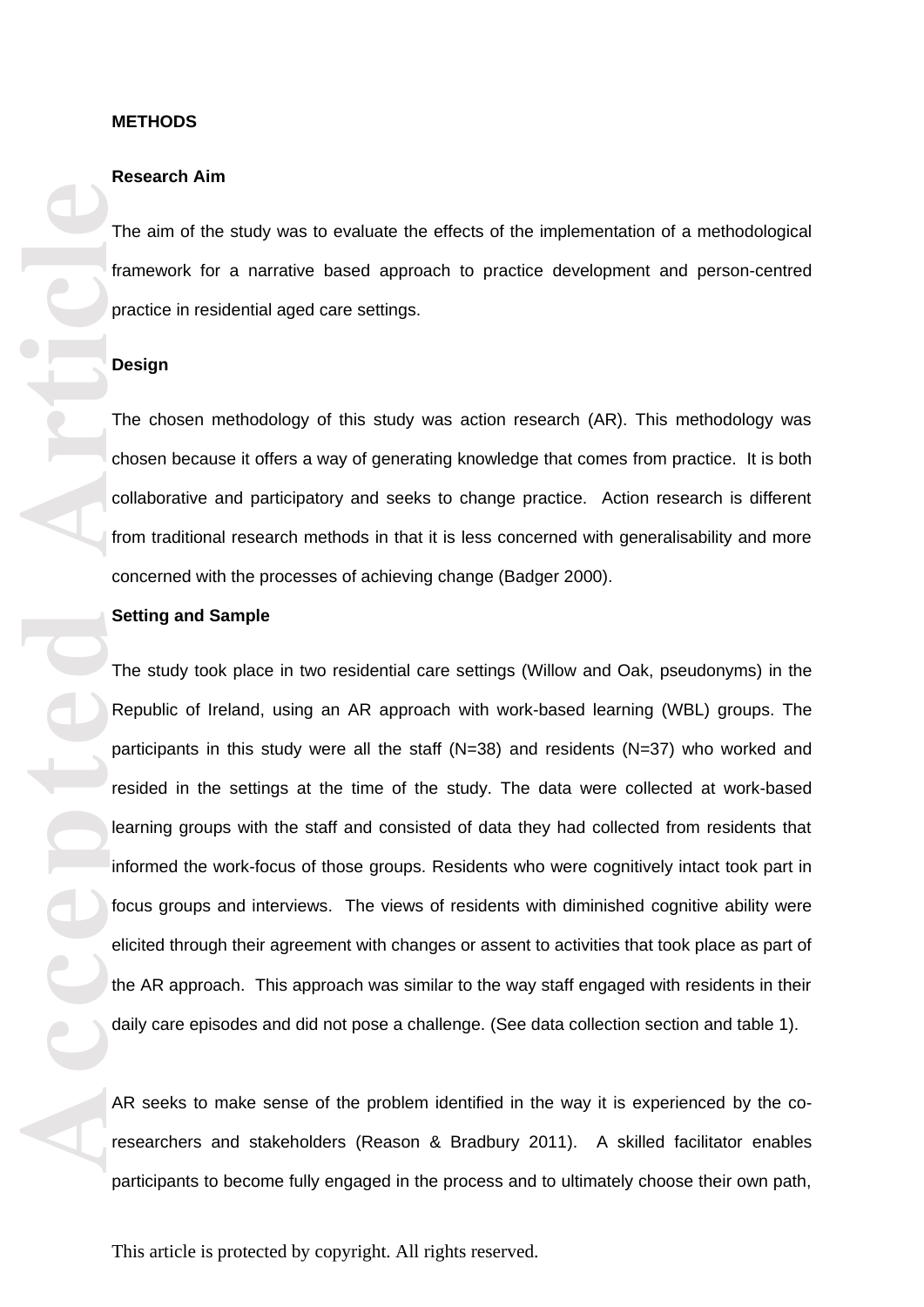which according to Lincolon & Guba (2000) is true emancipation. While having an emancipatory intent and theoretical basis is no guarantee of success, proceeding without this could result in a study that at best would not realise any emancipatory effect and at worse could dis -empower the research participants. This approach according to Kemmis and McTaggart (2000) enables people to own the research and use it to describe their own situation.

#### **Ethics**

Ethical approval was granted by the Clinical Research Ethics Committee of the Cork Teaching Hospitals (EMC4(ggg)08/12/09) and the University of Ulster Research Ethics Committee (REC/10/0081).

### **Data collection**

this work of the control of the control of the control of the control of the control of the control of the control of the control of the control of the control of the control of the control of the control of the control of The implementation of the framework took place over a period of 18 months. Nine reflective work -based learning groups took place on each ward, approximately every 2 months over the course of the study. All work-group minutes, field notes, interviews, observations and reflections from the work-based learning groups formed part of the data collection. These were reflected upon throughout the life of the project. The data collection, analysis and implementation processes are outlined in Table 1.

#### **Work -based learning**

Evidence suggest s that classroom based education activities and formal education that do not have a practice change component, have limited impact on sustainable change in the workplace (Williams 2010). According to Manley *et al.* (2009), work -based learning has the ability to change the way care is delivered. A system where learners 'soak up' learning in a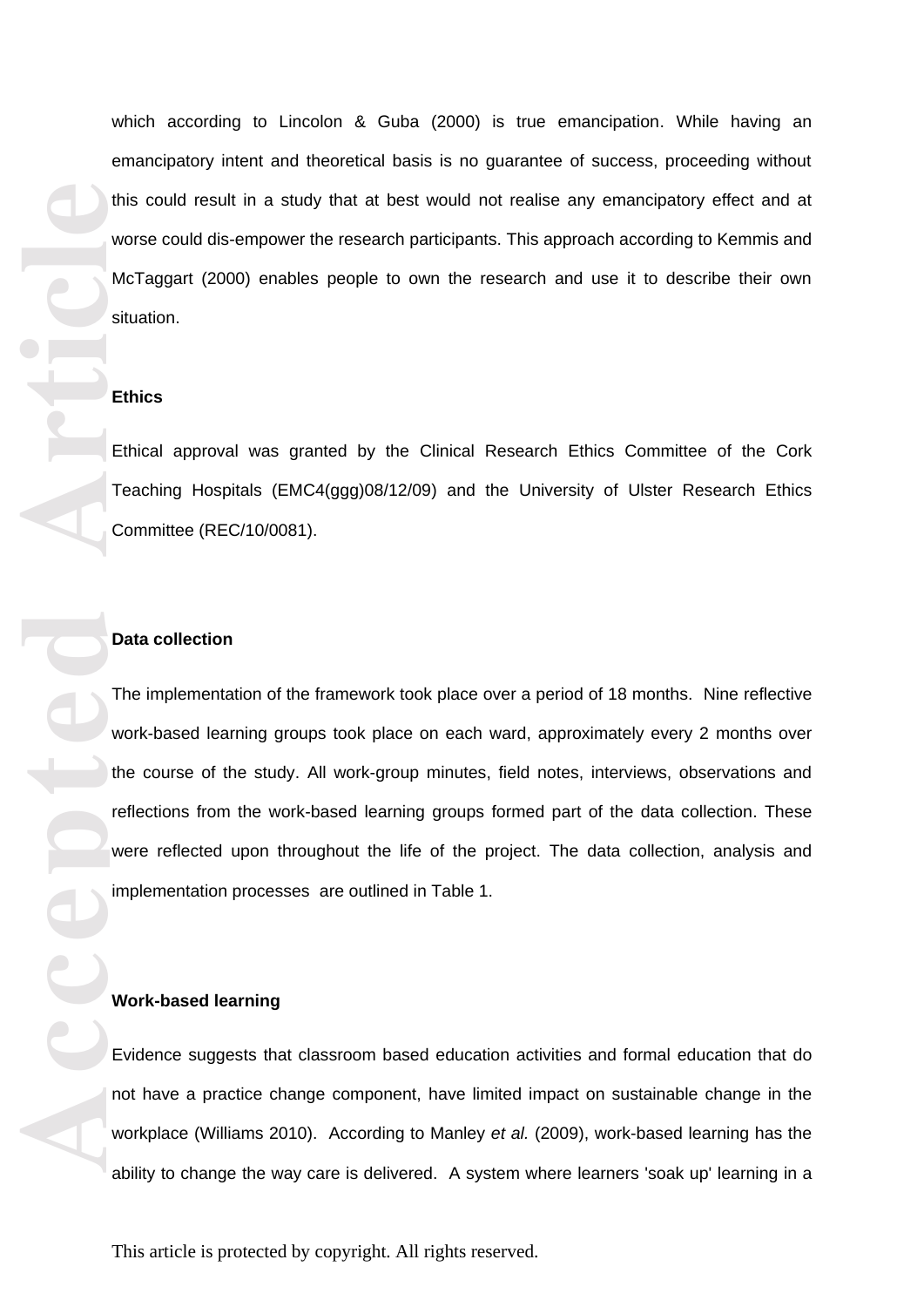classroom, return to practice and use that learning, without consideration for workplace context, is often the reason knowledge acquisition does not translate into practice (Manley 2004). According to Williams (2010), work -based learning has the ability to ensure that deep learning occurs , thereby impacting the professional development of the learner while also improving working practices. Further , she believe s that discussion, collaboration and reflection enhance the ability of work-based learning to improve the practice context and change organisational cultures , to ones where mutual learning occurs.

#### **Data Analysis**

**Accepted Article**<br> **Article**<br> **Article**<br> **Article**<br> **Article**<br> **Article**<br> **Article**<br> **Article**<br> **Article**<br> **Article**<br> **Article**<br> **Article**<br> **Article**<br> **Article**<br> **Article**<br> **Pref**<br> **Exted**<br> **Exted**<br> **Exted**<br> **Exted**<br> **E** Analysis in action research is a way of looking at an ongoing project and also a way of assessing potential benefits of the project when it is complete (McCormack & Buckley 2014). It is an integral part of action research. Throughout an action research project , judgments are made based on actions taken and their effect on the culture or environment (Heron & Reason 2008). The way that analysis occurs in participatory action research is not predetermined, but reflects the approaches taken in implementing the practice change (McNiff 2000). In this study, analysis was both ongoing (happening at each work -based learning day with participants) and overarching (at the mid-point and end of the study). Each step of the analysis is described at the beginning of Case Study 1 and the details of the processes utilised are set out in Table 1. The ongoing , participatory analysis informed minor changes or approaches to overcome challenges that were seen during the implementation of the framework of narrative practice. The overarching analysis was used to assess the effectiveness of the implementation and to look more globally at the challenges. Information gained from the analysis was used at work -based learning groups with participants in a continuous way of looking at the overall culture of care. Overarching analysis of the project occurred at two time points throughout the study. Point 1 occurred at the midway point of implementation (approximately 9 months after the commencement of the work -based learning group sessions) and point two at the end of the study (18 months after commencement The purpose of these analyses was to reflect on the ongoing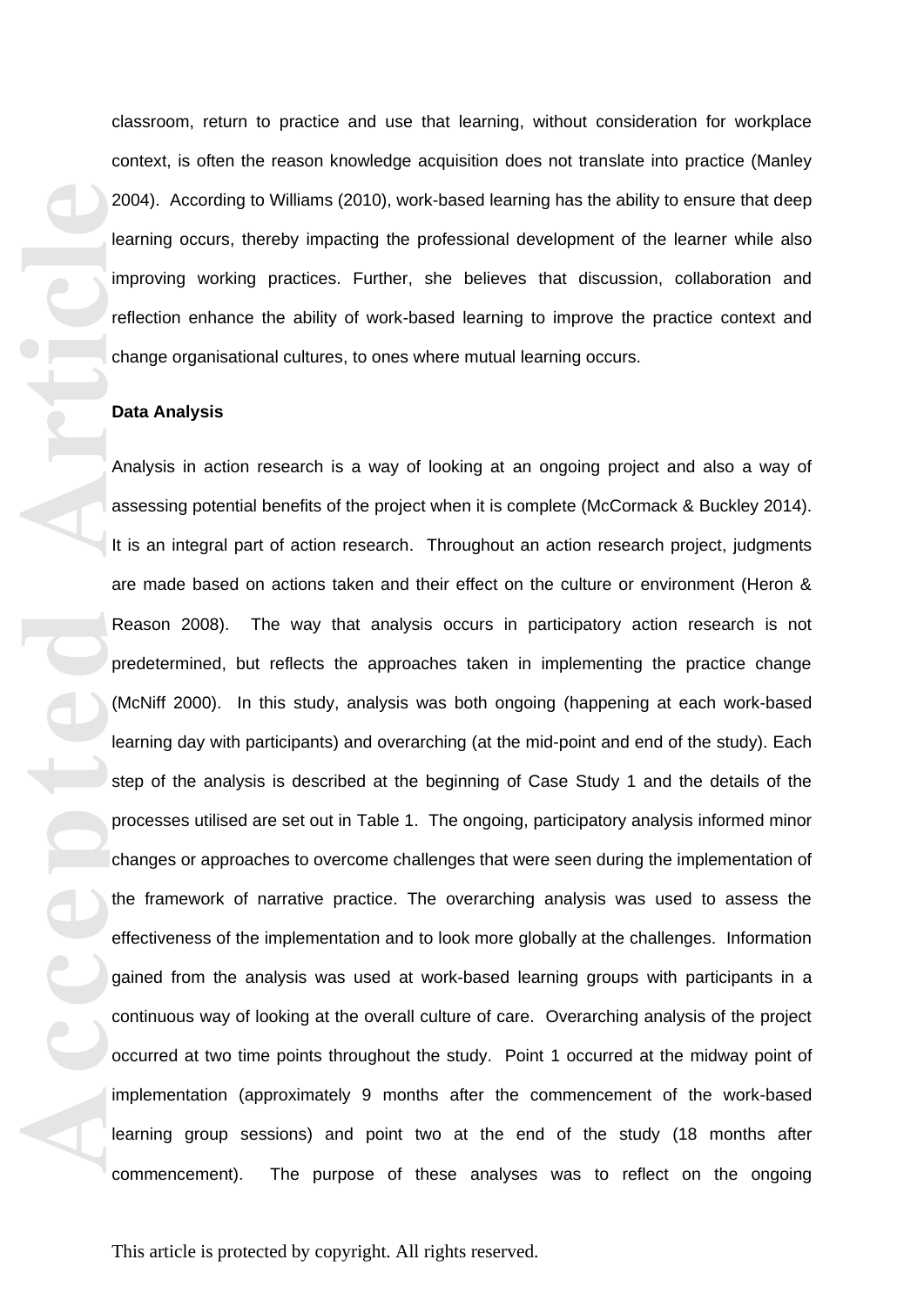implementation at point one, and to consider the effectiveness of the processes used. At time -point two the intention was to evaluate the overall effectiveness of the implementation of the framework of narrative practice.

#### **FINDINGS**

of the price of the price of the price of the price of the price of the price of the price of the price of the price of the price of the price of the price of the price of the price of the price of the price of the price o The starting point of action research may not necessarily determine how it continues but its intent is to be emancipatory (Roberts & Dick 2003). This study had no preconceived agendas. Engagement with each setting was achieved by outlining a basic agenda for work based learning sessions at the beginning of each meeting. The agenda for each day was built on themes derived from reflections on learning from previous days, as well as work based learning activities carried out throughout the lifetime of the project. One week prior to each session, a meeting was held with the managers to discuss and negotiate their role and the ward 's participation. While there were differences, there was also some overlap in the way participation occurred. During the implementation of the framework , three action cycles were developed through the ongoing participatory analysis of the data. These were: (i) narrative practice and culture identification, (ii) developing narrative ways of working and (iii) working in a storied way . The first three reflective practice sessions were devoted to gaining an understanding of the use of narrative practice and identifying the existing culture. Staff employed a number of methods to do this, namely; creative expression, interviews with residents and observations of practice (Table 2). Data gathered from this exploration were analysed, using creative hermeneutic data analysis (Boomer & McCormack 2010) (see Table 1 for process of analysis). This analysis subsequently informed the basis of developing action plans. Throughout the process , staff utilised the framework of narrative practice (Buckley *et al .* 2014) to inform their discussions on identifying culture, developing strategies and working in a storied way. They took account of both the pillars of the framework and the operational elements in all their learning activities.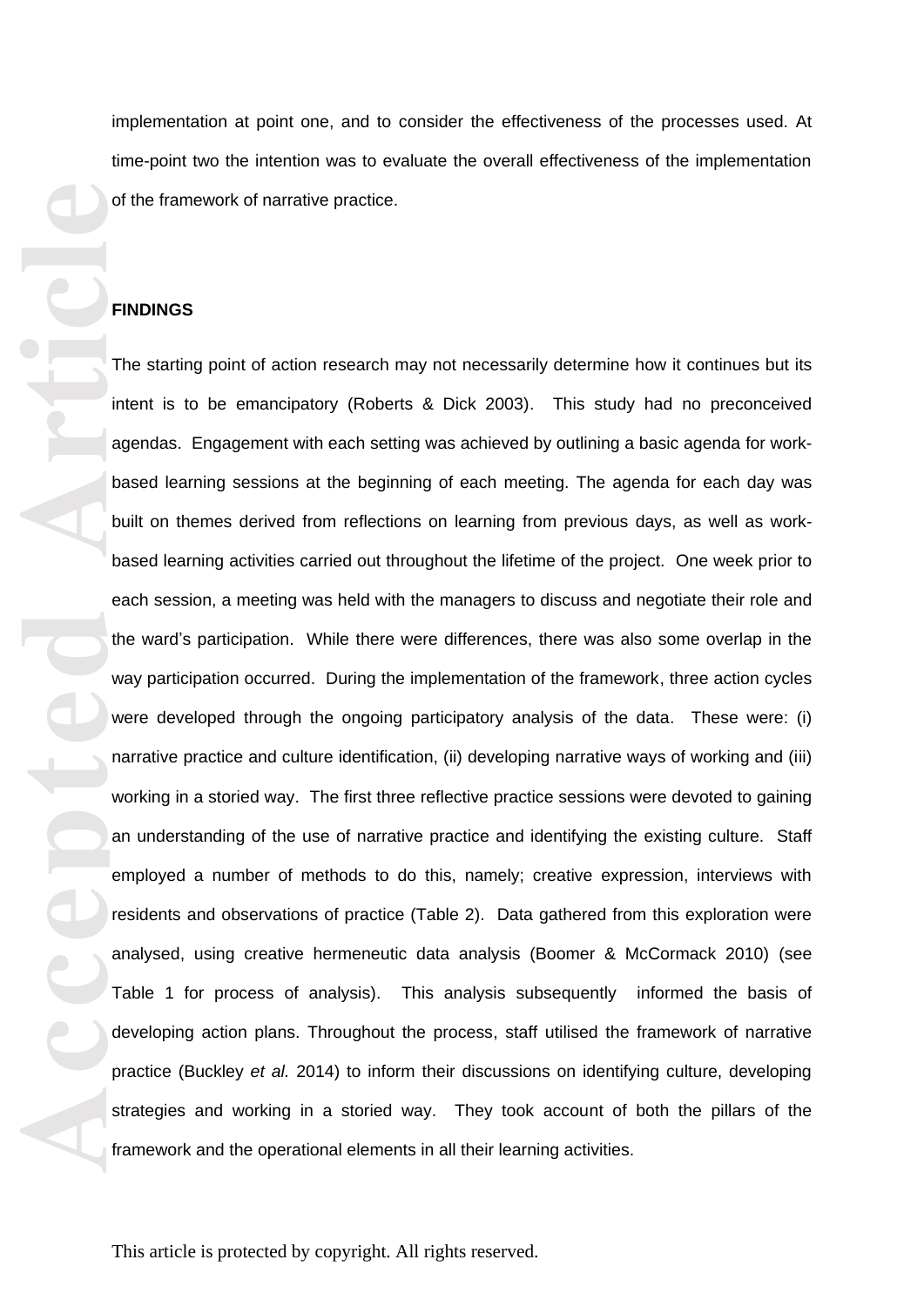#### **Narrative Practice and Culture Identification**

**Accepted Article**<br> **Accepted Article**<br> **Accepted**<br> **Article**<br> **Article**<br> **Article**<br> **Article**<br> **Article**<br> **Article**<br> **Article**<br> **Article**<br> **Article**<br> **Article**<br> **Article**<br> **Article**<br> **Article**<br> **Article**<br> **Article**<br> Identifying the culture and gaining an understanding of the framework of narrative practice was an ongoing exercise throughout the lifetime of the study. At the beginning of the study (WBL sessions 1, 2 & 3), it was important to identify the existing culture and the basic assumptions that both staff and residents held about care delivery . Using creative media during the reflective work-based learning sessions, (e.g. collage, painting and poetry), helped the staff express what they saw and felt about the existing culture . Data gathered were analysed using creative hermeneutic data analysis (Boomer & McCormack 2010) as outlined in Case Study 1 (Willow Ward) and in Table 1 . This led to the development of action plans. The way in which staff engaged with the sessions and emergent action cycles was very different on both Willow and Oak. According to Flick (2011), case studies allow for a more purposeful and infinite comparative analysis of the lived experience and problems identified. A case study approach is therefore used to describe the ways in which both wards engaged with the implementation process.

#### **Case Study 1 Willow Ward**

The staff critically explored the framework to identify what a narrative approach to care meant to them and how they could achieve this in practice. They did this using creative methods such as painting, drawing and writing poetry . They presented their creations to the whole group. Collectively the group extrapolated themes from these creative presentations (Table 3). Key themes were identified that articulated narrative aspects of care (Table 3). They discussed the themes and identified ways of achieving a narrative approach to their care delivery. The staff used these themes to form the basis of identifying their existing workplace culture. The themes identified were, communication, time, non-task orientated, giving comfort, privacy and confidentiality, commitment, providing for residents needs, acknowledging the resident, shine a light on the person's life and down a hole**.**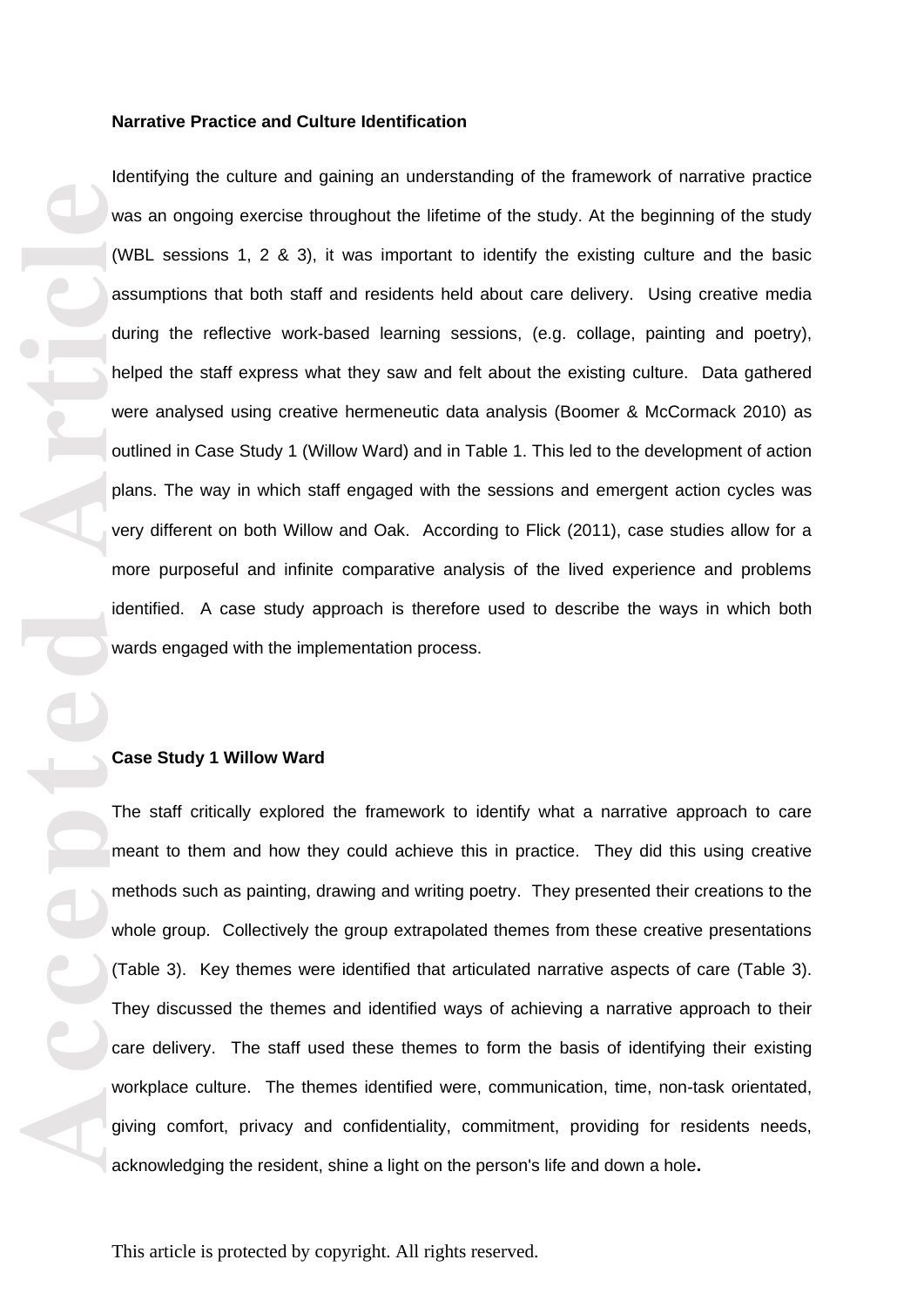Communication was highlighted as a means of engaging with the resident in a way that was more appropriate to them. In their identification of themes , several staff expressed the importance of communication as a means of getting to know the resident and as a way of engaging in narrative practice. Staff spoke about the importance of knowing when either verbal or non-verbal means of communication were needed:

*A lot of the time we rely on nonverbal methods of communication... it is really important to be able understand the different non verbal ways of each resident. (P1)*

**Accepted Article**<br> **Article**<br> **Article**<br> **Article**<br> **Article**<br> **Article**<br> **Article**<br> **Article**<br> **Article**<br> **Article**<br> **Article**<br> **Article**<br> **Article**<br> **Article**<br> **Article**<br> **Article**<br> **Article**<br> **Article**<br> **Article**<br> **A** Staff considered time pressures and the effective use of time when looking at narrative aspects of care. They acknowledged that they were under constant pressure to complete tasks. They focused on the importance of using their time wisely and effectively in order to ensure residents were being given time to express their needs and wishes. Time to just sit and talk to residents was highlighted as a way of gaining information that could be used to inform the care the resident received. It was important for everyone to see that time used in this way was essential and should be privileged:

*If someone is upset and not wanting to have a shower we should be able to take the time to talk to them and not feel under pressure to get on with it or worry about what others will think.* (P5 )

The prioritisation of tasks, particularly those that were centred on the resident was a focus of participants ' discussions. They expressed the wish to move to a culture where tasks were replaced by organising the day around what was important to the resident.

*It should be ok to set aside the tasks in favour of doing something meaningful with the resident, this would surely improve their quality of life.....not sure we are doing that now....(P11 )*

Giving comfort was not a prioritised area of practice on Willow ward. It was important to staff that they had the ability to take time to acknowledge when residents needed reassurance and were able to offer comfort if needed. However, they conceded they were currently not doing this very well.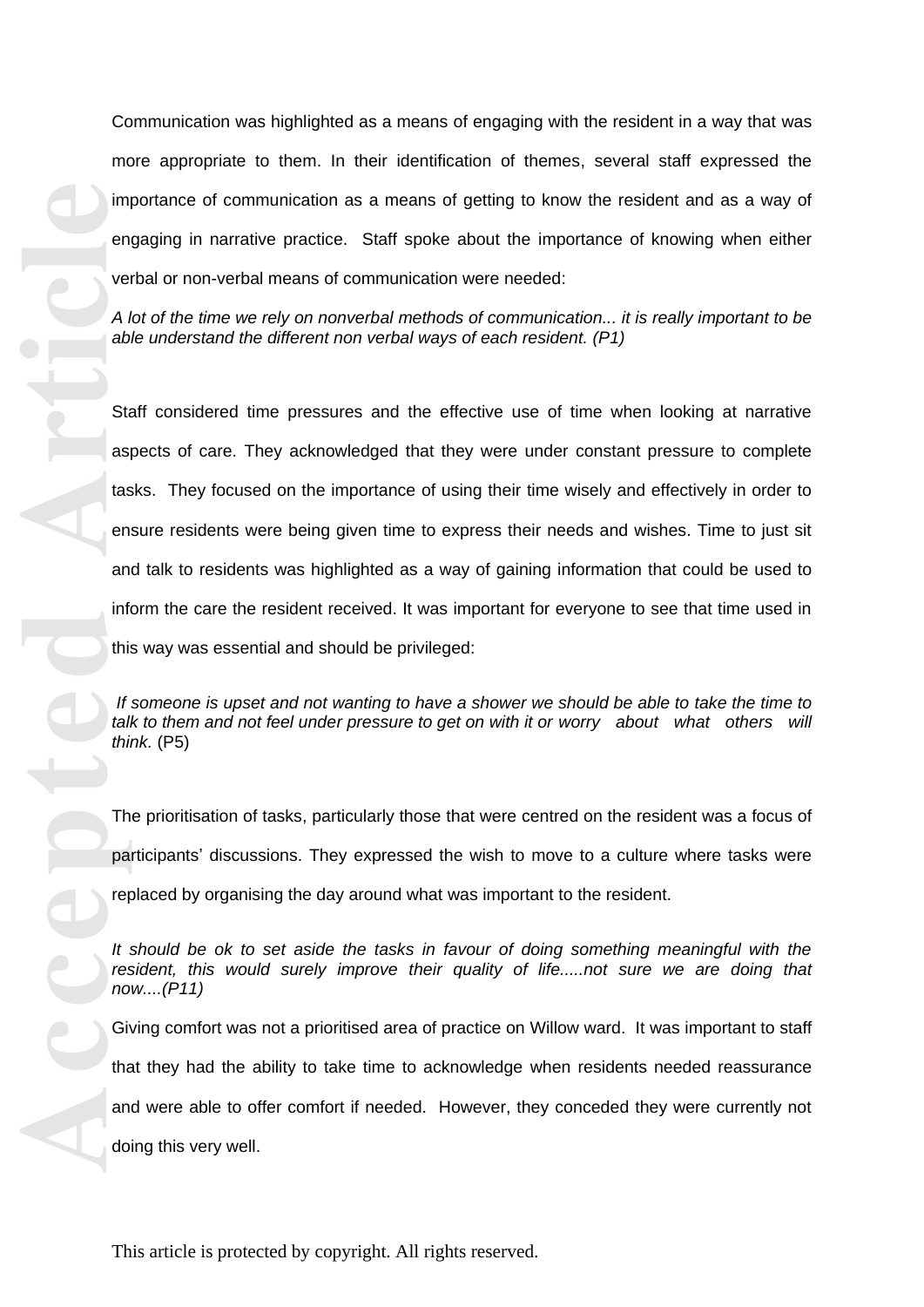*Residents often have emotional problems that we don't take the time to deal with because we are often under pressure trying to get the work done. (P3)*

Creative expressions drawn by participants , showed there was a lack of privacy and confidentiality for residents o n Willow. These expressions highlighted that inappropriate conversations were taking place among staff, where often the personhood of the resident was not acknowledged, and that frequently these conversations were not confidential. Discussions centred on the need to be aware of how staff spoke about residents in the corridors, or in conversations with others. There was a consensus that these discussions should be respectful and that the confidentiality of resident information should be protected:

*I'm often shocked by what I hear people saying in the corridors…..sometimes it is not very nice. (P15)*

Cristal Cristal Cristal Cristal Cristal Cristal Cristal Cristal Cristal Cristal Cristal Cristal Cristal Cristal Cristal Cristal Cristal Cristal Cristal Cristal Cristal Cristal Cristal Cristal Cristal Cristal Cristal Crista The way participants expressed their interaction with the residents showed they were committed to establishing and maintaining relationships and to spending time with them. This was demonstrated in the participants ' creative expressions as episodes of coming together. Sometimes, there was a lack of commitment by the participants to engage fully in these episodes making them fleeting, transient occasions and non -fulfilling interactions for the residents:

*Sometimes it is hard to be fully there for the resident when you have other things on your mind...... my picture shows how we should be fully giving our attention to the resident when interacting with them and not rushing on or thinking about the next thing we have to do. (P9)* 

Participants outlined that sometimes the care did not match the desired expectations of the resident and that this was particularly evident around the dining experience: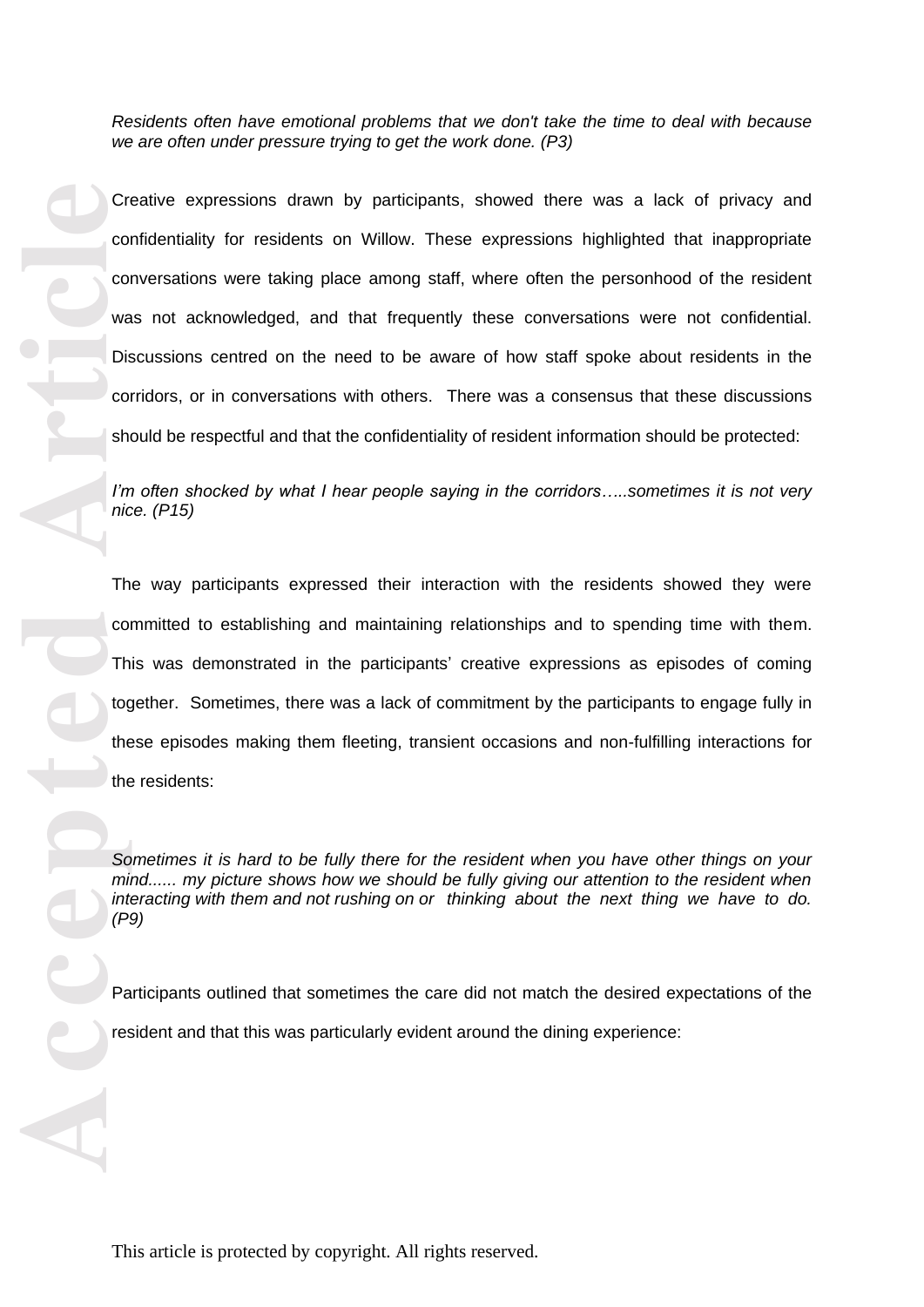*Often we cannot give the residents the things they would have had at home...mealtimes in particular are not always as the resident would like them to be, choice is often limited and not always appealing.. .(P13)*

The importance of acknowledging the resident was identified as a vital way of validating personhood. Discussions centred on the types of conversations staff had with residents and

how they greeted and addressed them in the morning and on entering rooms.

We should all be sure to greet residents when we enter their rooms or the dayroom, I think it *is very rude if staff walk in and out of these places and do not interact with any of the residents. (P11 )*

Considering the life history of the resident and utilising that information to plan effective person -centred care was central to 'shining a light' on the real person. Where they came from and who they were in life was important for staff to be aware of , as it helped with developing relationships and with planning care :

*Shining a light on the life history of the resident will help us when trying to get to know the resident and when developing care plans. (P7)*

Exploring the way residents were admitted to Willow prompted some participants to identify how this could be a difficult time for some residents and how some residents experienced a sense of loss and grief on admission. This could lead to problems with sadness, physical contact, sexuality and privacy and staff did not always deal with these . This highlighted, the need for participants to use every opportunity to engage with the resident and also the importance of enabling residents to share this information:

It's important to give residents a chance to give you information in the way they want to give *it, not to push for this all at once but to maybe gather it over time.* (P17 )

### **Case Study 2 Oak Ward**

Similar to Willow, on work -based learning days participants from Oak ward related the data back to the framework of narrative practice and identified eight key themes that they felt identified the culture and that were related to narrative practice (Table 4). These themes

The perform of the street of the street of the service of the service of the service of the service of the service of the service of the service of the service of the service of the service of the service of the service of This article is protected by copyright. All rights reserved.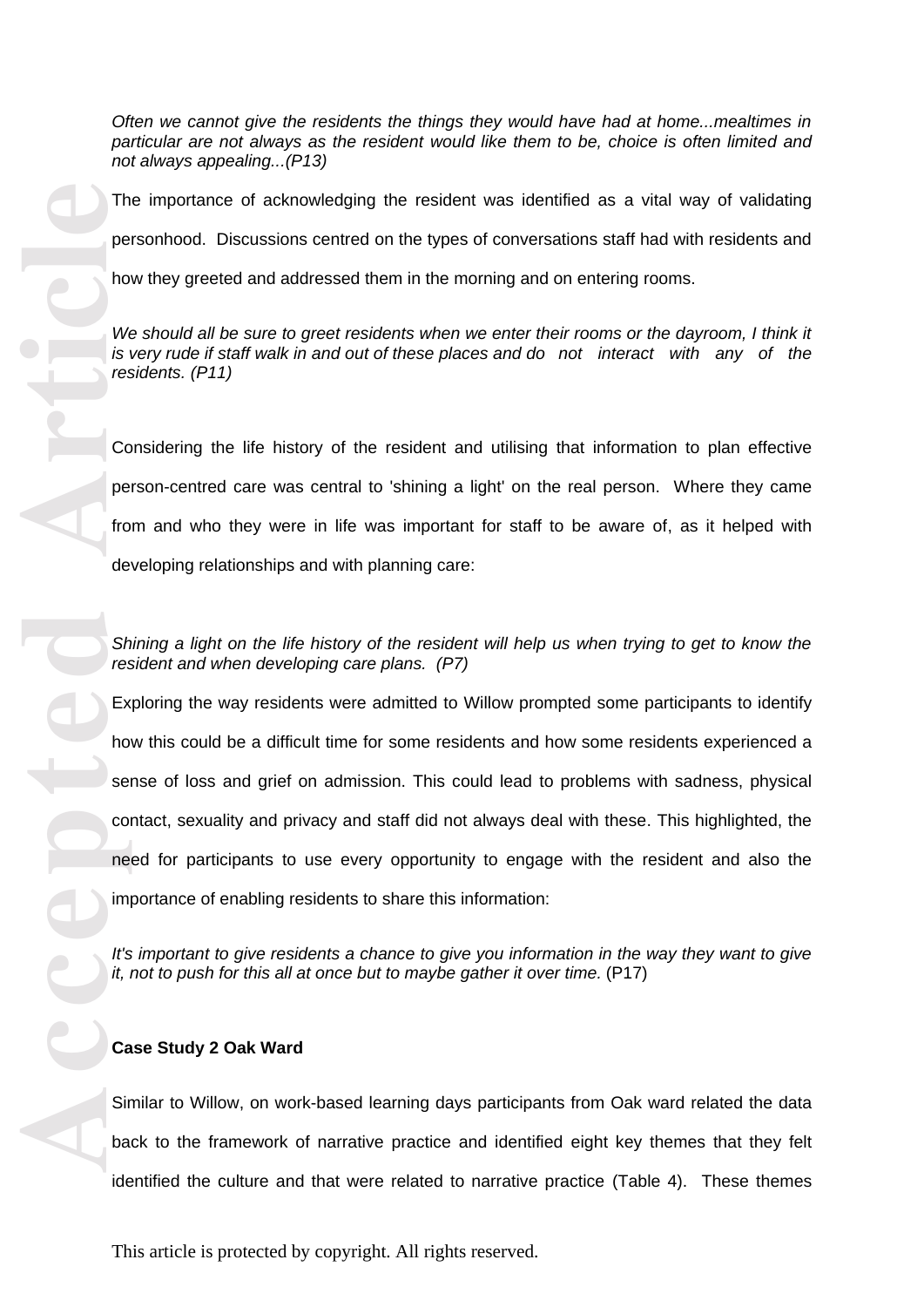were: time to talk, attending to resident's needs, environment, staff pressures, knowing the resident, respect and responsibility, privacy, noisy atmosphere.

When identifying the existing culture , participants felt that while there were many opportunities for staff to engage in conversations with the residents , this did not always happen. Staff appeared to believe that time should not be a factor in preventing them from talking with the residents. They also considered whether it was appropriate to discuss personal interests or life issues with residents :

*Don't assume they want to know about your life, only discuss your life and interests if the resident indicates they are interested too. (P2)*

Participants felt that certain care practices were causing anxiety for the residents. In the creative expressions, they highlighted several areas where improvement could take place. They were conscious that they did not always answer call bells, or attend to residents in a timely manner. They were aware that this caused anxiety for some of the residents :

*Answer bell promptly but if occupied with another resident ensure the resident knows you will be back when you can, don't specify a time as not returning within the timeframe causes anxiety*. (P16)

**Accepted Article**<br> **Article**<br> **Article**<br> **Article**<br> **Article**<br> **Article**<br> **Article**<br> **Article**<br> **Article**<br> **Article**<br> **Article**<br> **Article**<br> **Article**<br> **Article**<br> **Article**<br> **Article**<br> **Article**<br> **Article**<br> **Article**<br> **A** Engaging in a more proactive way with resident s was considered to be a mechanism for identifying sources of anxiety. By exploring the existing culture and the way it was perceived by those who lived in and visited Oak ward, participants felt that first impressions were often lasting ones. The way the environment looked reflected the way people coming into and living there perceived the way care took place in the ward: *If the ward looks shabby that gives a bad impression to the residents and people visiting, they may think we are also sloppy in the way we provide care. (P8)* Participants felt it was important to involve residents in the general decorating decisions.

However, data collected from interviews with the residents revealed that they did not place as much importance on their involvement :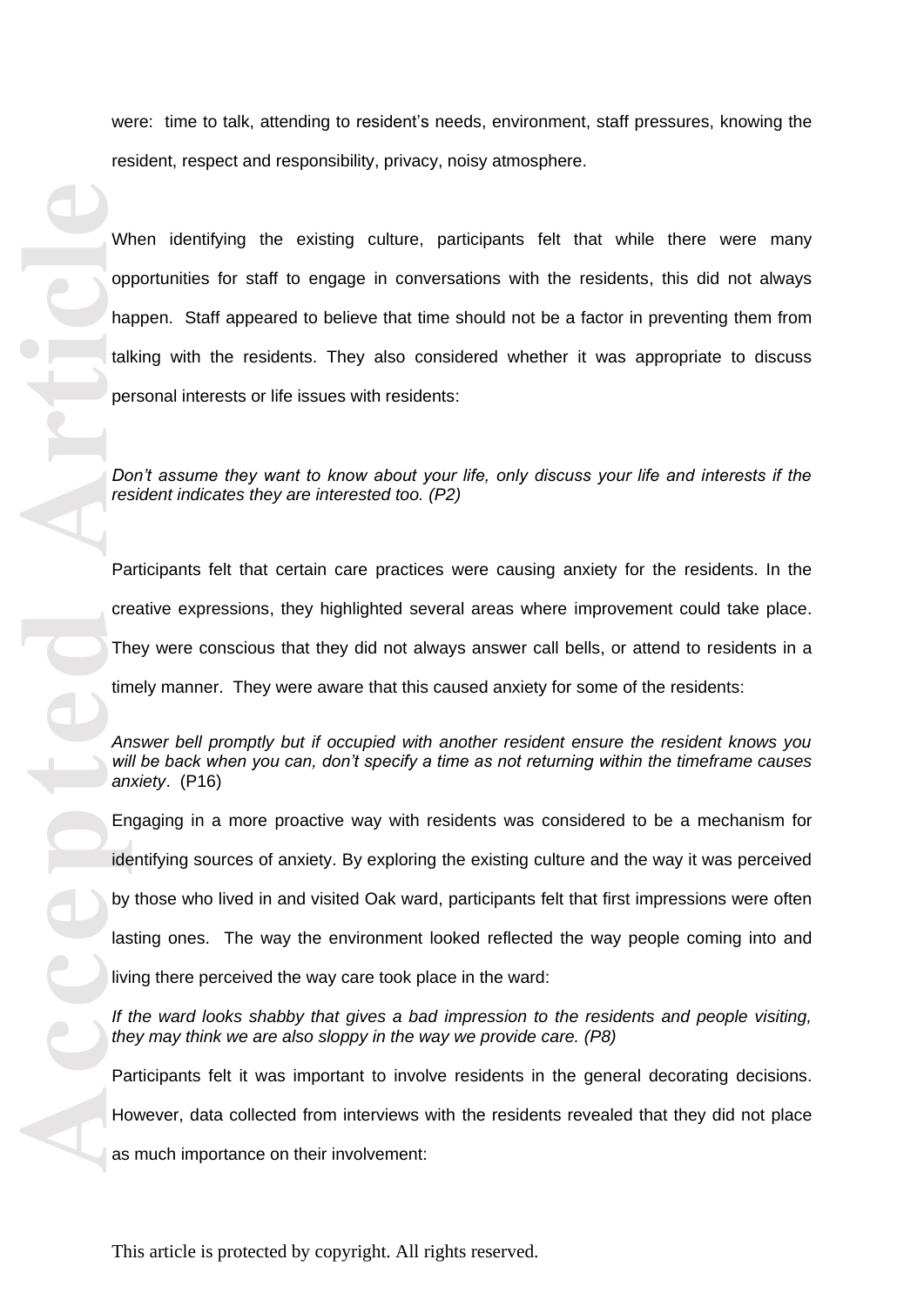*I don't think anything could be done to improve this place, there is a lovely corridor out there for walking up and down. I can't find fault with them. (P 18)*

Surprise was expressed that the residents did not wish to engage in providing ideas for improvements to Oak. They acknowledged that this warranted further discussion and exploration with the residents:

*Wonder why they didn't have any ideas for improvement? Maybe they were afraid to say. Maybe they need us to help them to work out what they want. We have involved the residents in the improvements such as picking the colour of paint and where we should hang pictures etc. Maybe they already feel they are involved. (P10)*

In the data, participants recognised that there were times when staff shortages and use of

agency staff impacted on care quality and this in turn impacted on the pressure felt by staff:

*Having a lot of agency staff or staff rotating from others is difficult and it does not help with ensuring residents are cared for in a person -centred way. (P20)*

Discussion took place about how they could bring what they perceived as risk to the attention of managers .

Knowing the resident , highlighted the importance of knowing the past life history of residents in order to respond to issues as they arose. The care of one resident who was constantly shouting was explored as an example, as this behaviour impacted negatively on the quality of life of the other residents. Staff acknowledged that having a priori knowledge of the resident and their past life history could enable the use of distraction techniques or music to help alleviate this problem. Taking a proactive approach to this problem and being on the look-out for approaches that worked, had the potential to impact on the general quality of life for all other residents:

*It would be good to identify things that work to prevent shouting, I've noticed that sometimes she likes the sound of the ring toss. (P22)*

Exploring and analysing the existing culture led staff to consider the environment as everyone's responsibility and that caring for it showed an intention to care about all who worked and lived there: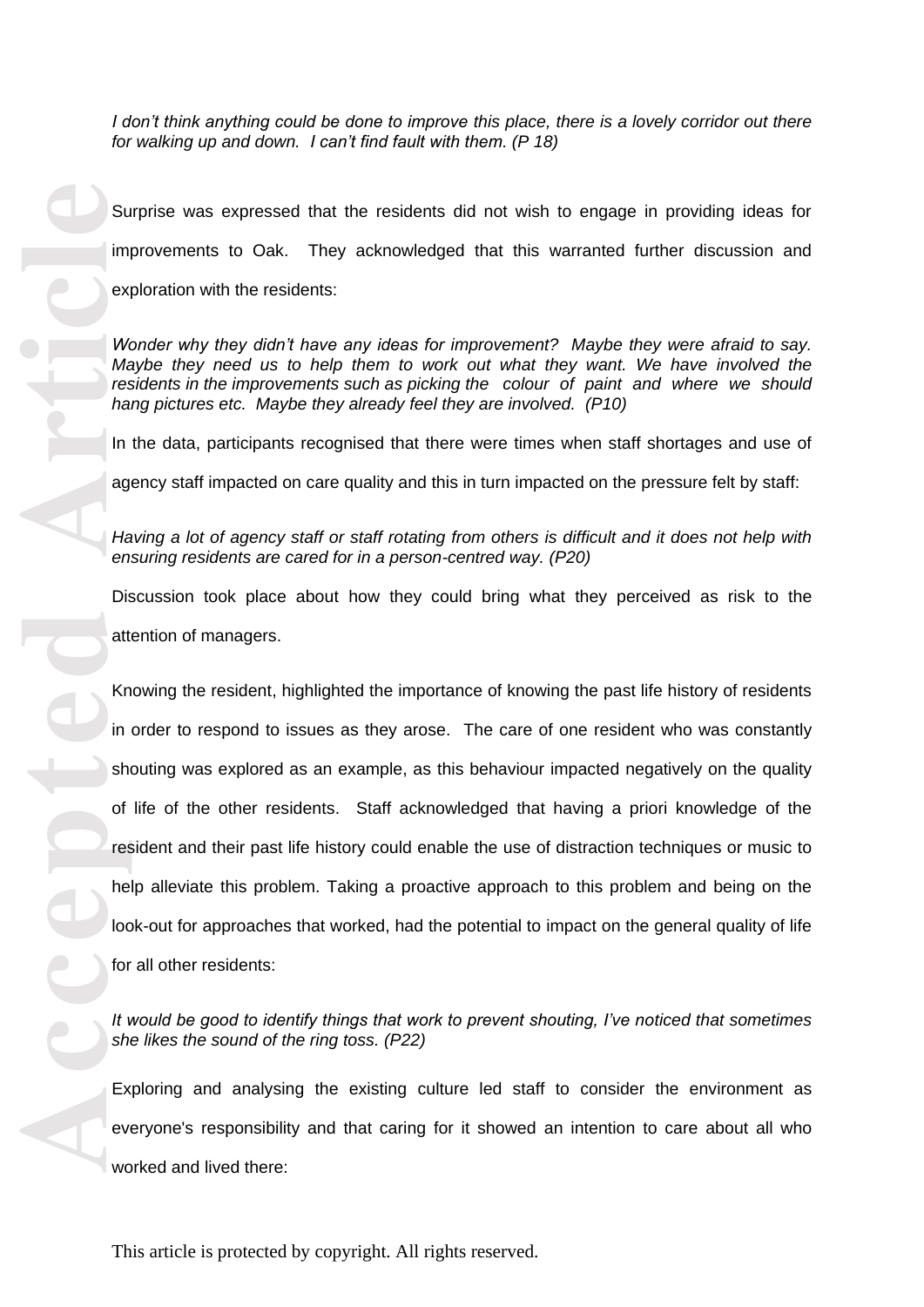*responsible.. .(P14)*

They further accepted their treatment of the environment could be perceived by residents and families as reflective of the way they provided care. Being sloppy, untidy and not valuing the environment, could be construed as them not valuing the residents and high quality care .

Caring for the environment shows respect and is not just one persons job we are all<br>orsponsible...(P14)<br>They further accepted their treatment of the environment could be perceived by residents<br>and finitilies as reflective It was recognised that on occasions, resident privacy was invaded by staff entering rooms or going behind curtains without first asking permission. While all the rooms had presence lights in place, when staff looked at the existing culture they acknowledged they did not use them when attending to care. There was no process in place to ensure all staff were aware that if the light was on, they should not enter. Improvement strategies were discussed such as , ensuring that curtains and doors were closed, putting up a sign if attending to care and ensuring the green occupied presence light was turned on and turned off when finished in that room :

### Put up 'Please Knock Before Entering' signs or ensure all staff are aware they should knock *on the door prior to entering the room could help improve this. (P4)*

The level of noise on Oak at times made it difficult to interact with the residents. Some residents found it difficult when TVs or radios were loud in order to accommodate other residents who were hard of hearing. Staff were aware that the amount of noise they made could at times, impact on the environment for the residents:

*... televisions are too loud because the resident is hard of hearing if this is impacting on other residents in the room investigate the possibility of getting wireless headphones. Also be mindful of the amount of noise we make, keep our voices low and avoid shouting. (P18)*

Participants from both wards engaged in different approaches to analysing the existing culture. There were some similarities between them but it was clear that culture on both wards was very distinct and particular. The process of identifying the culture enabled staff to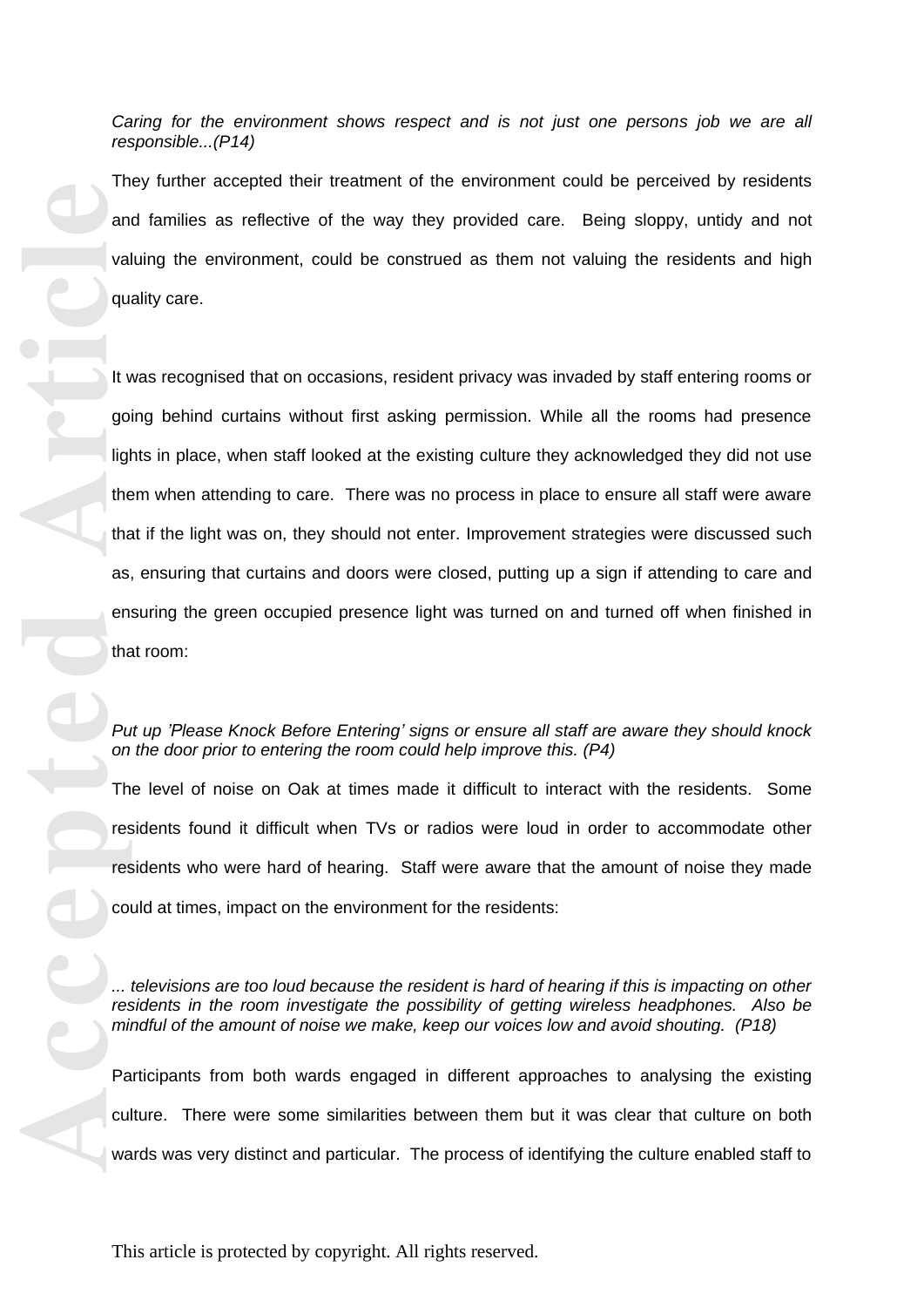discuss issues they had not previously considered and formulate ideas for improving the culture of care.

#### **Developing Narrative ways of working**

Having identified what the existing culture looked like in both wards , participants next looked at developing strategies to use in the  $2<sup>nd</sup>$  action cycle, developing narrative ways of working. During the work -based reflective learning sessions 4 & 5, staff discussed the themes identified previously and critically examined them. They further refined these themes and devised ways of using them to inform improvements in the way care was delivered and in the quality of the lived experience for the residents.

### **Willow Ward**

**De**<br> **Accepted**<br> **Accepted**<br> **Article**<br> **Article**<br> **Article**<br> **Article**<br> **Article**<br> **Article**<br> **Article**<br> **Article**<br> **Article**<br> **Article**<br> **Article**<br> **Article**<br> **Article**<br> **Article**<br> **Article**<br> **Article**<br> **Article**<br> **Arti** Working with the ten themes, communication, time, non -task orientated, giving comfort, privacy and confidentiality, commitment, providing for residents' needs, acknowledging the resident, shine a light on the person's life and down a hole, along with information gathered from interviews and observations of practice, specific areas where a narrative approach to care could improve practice were identified. Four areas (communication, changing mind sets, spending time and meaningful activities) emerged as priorities for improvement using the Framework of Narrative Practice. Ways in which these four areas of practice could be used to improve care and quality of life for the residents were discussed. Meetings were seen as a way of maintaining the ongoing open communication **,** as a way of informing others (staff, residents, and relatives) of ongoing initiatives, and getting their ideas and support. Highlighting the Framework of Narrative Practice was also a concern for the staff. Ensuring everyone was aware of the framework and its purpose was key to bringing about a change in mind -sets and to ensuring that meaningful activities were occurring with the residents.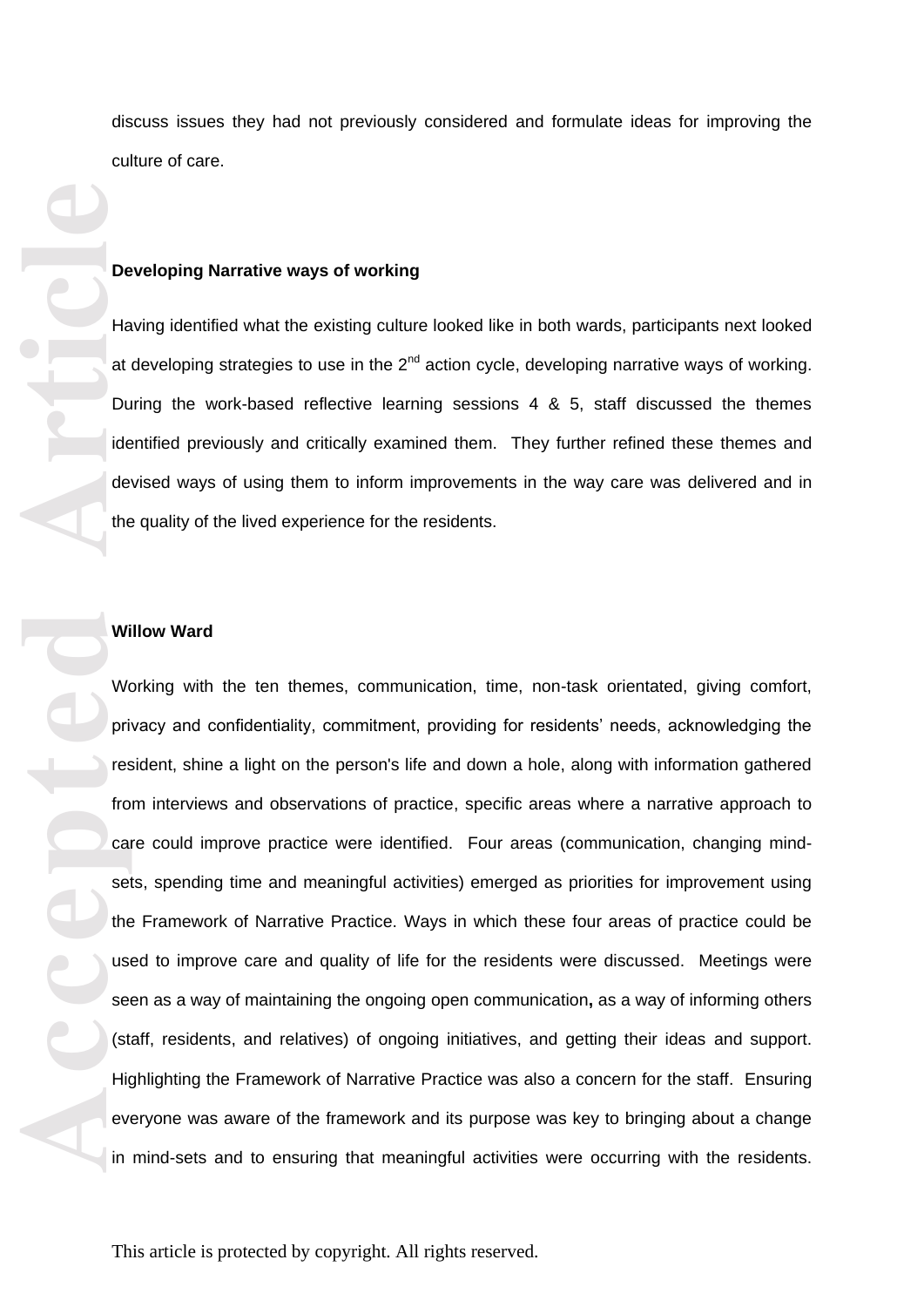hobbies resident s enjoyed prior to admission was emphasised as well as any relevant discussions that occurred with the resident that helped to inform their care plan .

*Ensure what the resident tells you is recorded. If a discussion highlights relevant and useful information ensure this is captured in the care plan. (P3)*

dis<br> **Accepted Article**<br> **Article**<br> **Article**<br> **Article**<br> **Article**<br> **Article**<br> **Article**<br> **Article**<br> **Article**<br> **Article**<br> **Article**<br> **Article**<br> **Article**<br> **Article**<br> **Article**<br> **Article**<br> **Article**<br> **Article**<br> **Article** The importance of ensuring that nursing documentation reflected both the activities and obtobles residents enjoyed prior to admission was emphassiod as well as any relevant discussions that occurred with the resident half 'Spending time' focused on the time spent with residents and the time staff spent on tasks. Spending time needed to be based on the priority of the resident, on how they would like to spend their day, and not be dictated by tasks that staff considered important. Unfortunately , at this point in the project, several factors impacted on the ability of staff on Willow to engage fully in the project. These included severe staff shortages, reconfiguration with derogation of staff, and a bi -annual rotation of staff. Due to these constraints , there was reluctance to take on extra activities and after discussions during the work -based learning session , they decided to focus on communication as a priority action . Because the aim of the study was to be inclusive and participative and the staff had expressed concern but still wanted to continue with the project, we jointly agreed that working in this way would enable them to do so. Areas where they felt communication could be improved were; life story work, informal discussions and how this was documented or recorded in the residents care plan s, as well as the interactions staff had and supports needed to maintain and implement good/ effective communication. However, they did recognise that an overarching action of communication could lead to smaller spirals of action occurring within the bigger communication plan .

### **Oak Ward**

Staff on Oak critically reflected on the themes they had identified in the culture identification phase of the action: Time to talk, Attending to residents' needs, Environment, Staff pressures, Knowing the resident, Respect and responsibility, Privacy, Noisy atmosphere. Three areas of practice were identified, these were homely environment, having more going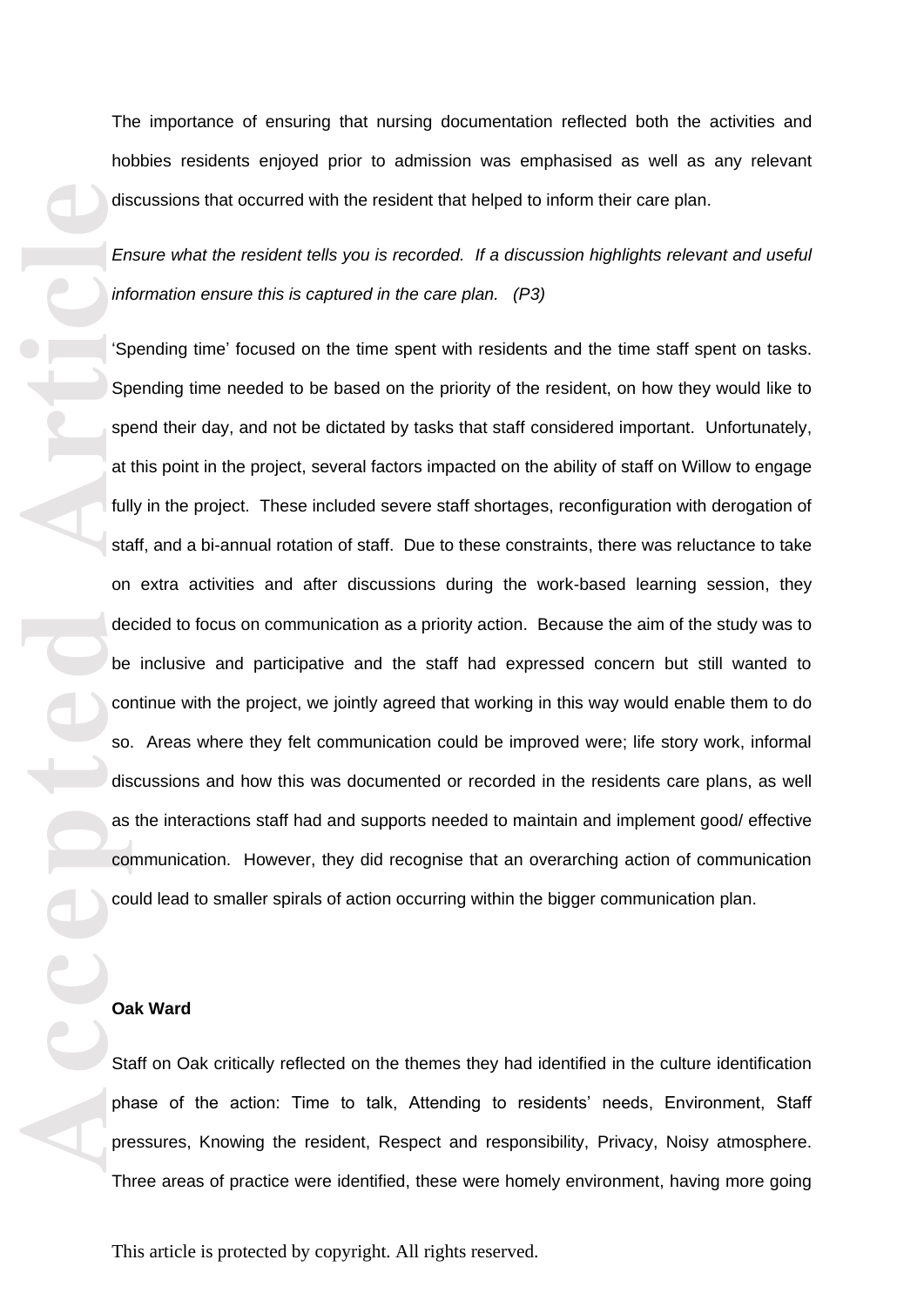on with/for the resident and intercommunication. As the staff addressed these themes at informal ward meetings between their scheduled work -based learning days, a further theme emerged from data collected; this was the theme of meals and mealtimes.

Ensuring that the ward had a homely environment, and that it was recognised as the residents' home was an ongoing issue. Participants felt this affected the way Oak ward was perceived within the hospital and by those visiting and living there. The welfare and happiness of the residents came first and sometimes it was necessary to break the rules to ensure the residents were happy. Further engagement occurred with residents to identify if the y felt having a homely environment was important. Participants wanted to identify why residents did not place as much importance on being part of the improvements on Oak as the staff did. Residents stated a homely environment was very important to them but that they already felt included in discussions, as their opinions had been sought when previous improvements were being made.

**Accepted Article**<br> **Article**<br> **Article**<br> **Article**<br> **Article**<br> **Article**<br> **Article**<br> **Article**<br> **Article**<br> **Article**<br> **Article**<br> **Article**<br> **Article**<br> **Article**<br> **Article**<br> **Article**<br> **Article**<br> **Article**<br> **Article**<br> **A** Knowing the resident linked to the themes of noisy atmosphere and attending to residents' needs. It was highlighted that in -depth knowledge of residents' likes and dislikes could lead to a quieter atmosphere as this helped staff anticipate residents' needs. Working with narrative being (paying attention to and interpreting events) and narrative knowing (perceptions, reflections and shared understandings) was considered to be a way of being better able to meet the needs of residents. This discussion was linked to the framework of narrative practice and participants discussed how utilising the framework could assist with this. They felt it was important that elements of a resident's lifestyle and status would be taken into account when planning activities. Strategies such as speaking slowly, giving the resident time to respond and discussing issues pertinent to the m were incorporated into action plans.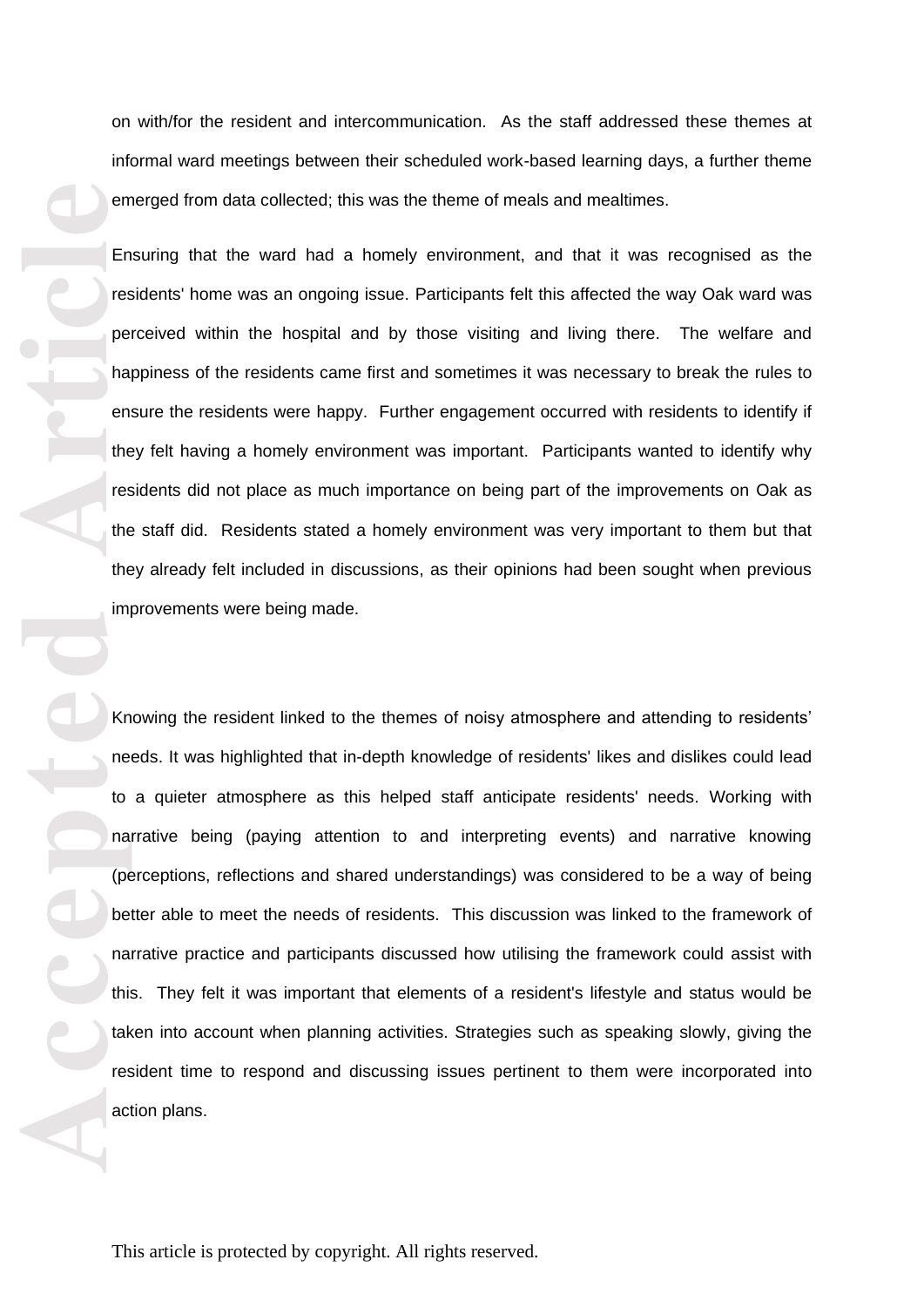The theme of 'intercommunication ' captured the different types of communication and different interactions on Oak. Staff looked at the way they communicated with residents, families and with each other. They identified elements of the narrative framework that, if focused upon, could help them improve and enhance the communication that took place. Elements such as active listening, ensuring the resident was interested in the topic and being aware of their past interests and hobbies were highlighted as ways of initiating and maintaining conversations with the residents. Keeping relatives informed about ongoing activities and the residents ' condition (with the resident's permission), enabled communication that centred around them and their significant others. Further, this enhanced the communication that occurred between the resident and their visitors.

**Accepted Article**<br> **Article**<br> **Article**<br> **Article**<br> **Article**<br> **Article**<br> **Article**<br> **Article**<br> **Article**<br> **Article**<br> **Article**<br> **Article**<br> **Article**<br> **Article**<br> **Article**<br> **Article**<br> **Article**<br> **Article**<br> **Article**<br> **A** Another area of communication identified as important , was that which occurred between staff. It was emphasised that respectful communication between staff had a knock -on effect on residents and relatives. They suggested that this was the first aspect of communication that needed to be addressed. Being respectful and mindful of their colleagues meant being open to and encouraging new ideas, ensuring that efforts were supported positively. Staff identified, from observations of care, that some residents were not getting their meals at the correct temperature and that in particular Oak had an issue with keeping desserts hot (that needed to be hot). This was linked to the foundational elements of the framework and to the operational element of narrative being (caring that is centred around what is important to the resident). They subsequently devised action plans to address these issues and to improve residents' dining experience s.

Developing narrative ways of working on both wards focused on interactions staff had and supports needed to maintain and implement effective narrative informed care. The way staff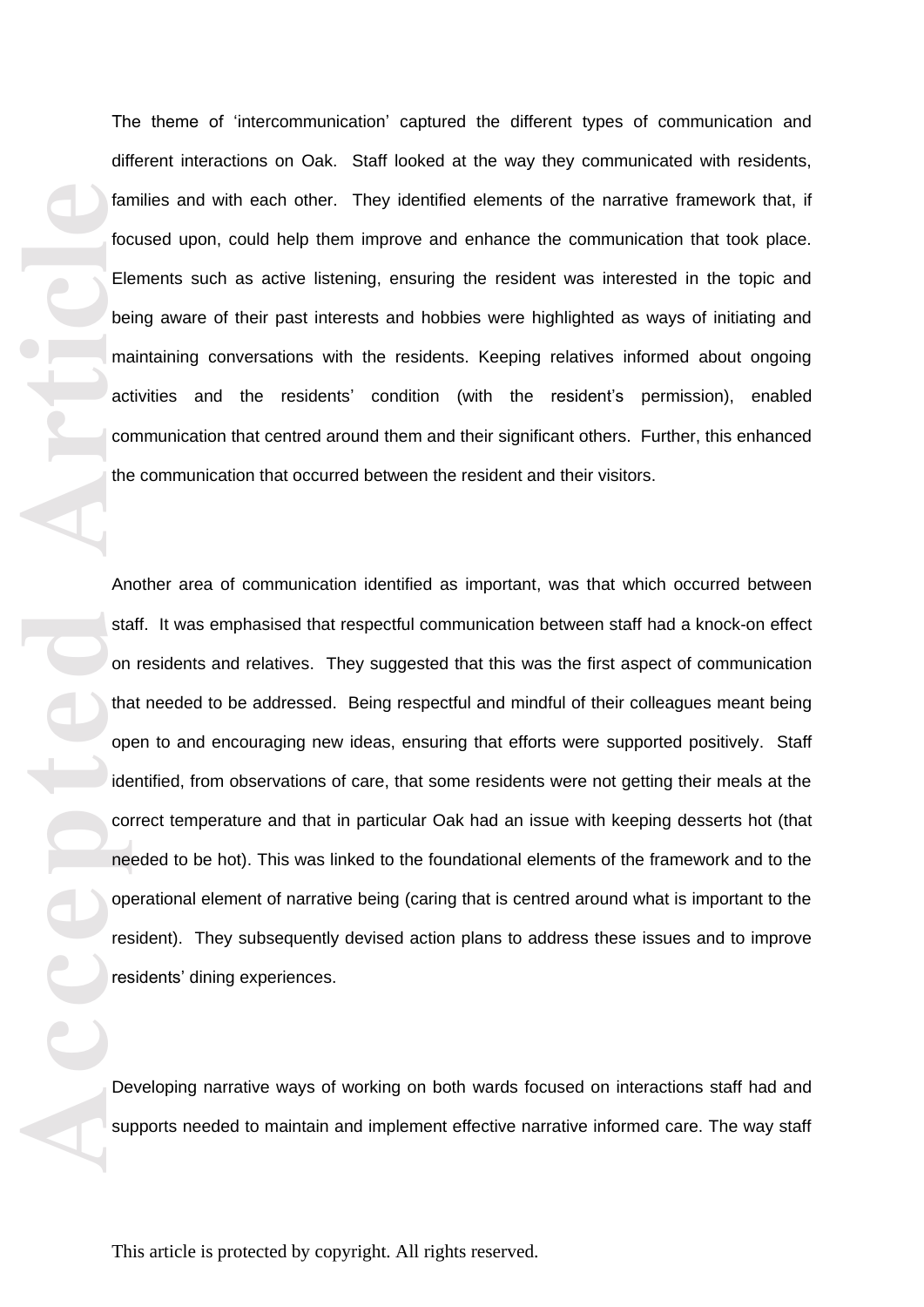developed these action plans and the resulting improvements in practice will be outlined in the next section.

### **Working in a Storied Way**

The working in a storied way action cycle was concerned with implementing in the practice settings the strategies and ideas identified in the 'developing narrative ways of working ' cycle.

#### **Willow Ward**

**Accepted Article**<br> **Article**<br> **Article**<br> **Article**<br> **Article**<br> **Article**<br> **Article**<br> **Article**<br> **Article**<br> **Article**<br> **Article**<br> **Article**<br> **Article**<br> **Article**<br> **Article**<br> **Article**<br> **Article**<br> **Article**<br> **Article**<br> **A** The staff on Willow ward used the communication action plan to develop a suite of communication tools that they felt would both improve communication between staff, particularly those who had temporary positions, and help improve the care experience for the residents. These included a communication handover sheet, a medication communication sheet highlighting the way residents preferred to take their medications, a bed list with room and bed number for each resident and a 'my day my way ' sheet. This list was used at change of shift to highlight any changes or alterations to the condition of the residents. They also explained it to temporary staff to acquaint them with the residents and their particular care needs. Staff on Willow reported that it gave them peace of mind knowing residents were looked after correctly:

*This is a good method of ensuring the safety of the resident as well as ensuring their likes and dislikes are known by new staff. (P27)*

Implementing these tools also helped staff recognise that the existing way they conducted handover was not effective and impacted on the amount of time they had to spend with the residents in the morning period. The ward operated in two parts and this led to a situation where two members of the night shift gave two separate reports to the day staff. This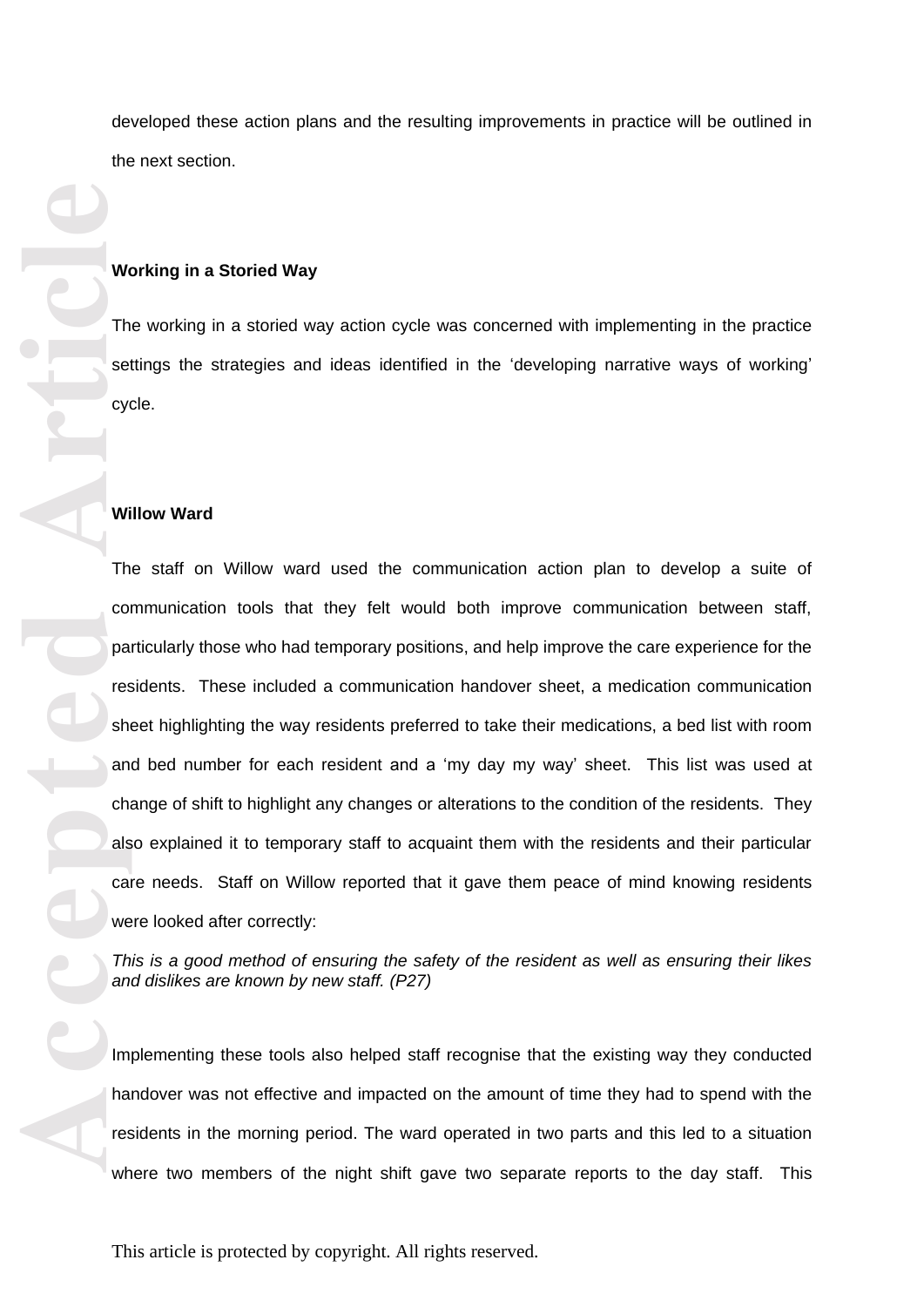practice was critically analysed and an approach was developed whereby one member of the night shift gave report to the oncoming day charge nurse. This ensured that all other staff were free to assist residents with their breakfasts and then receive report when ready. This led to a better flow of communication between both sections of the ward and to a better experience at breakfast time for the residents.

### **Oak Ward**

On Oak ward staff devised a number of action plans to address the four themes they had identified. In further efforts to promote homeliness , families and residents were encouraged to bring in their own soft furnishings or paintings from home to individualise each bed space. This not only adhered to the narrative aspects of care component of the framework but also helped to orientate some of the residents to their own personal space. In an effort to promote the independence of the residents and to provide an environment where they were able to manage their own affairs, personal safes were installed for each resident.

start The expectation of the material of the material of the material of the material of the material of the material of the material of the material of the material of the material of the material of the material of the m Endeavouring to design meaningful activities for the residents, staff had conversations with them about the type s of activities liked to participate in. They used the information gathered to supplement the ongoing activities with those that the residents had specifically identified. An initial strategy employed to address the communication theme was the implementation of life story books and memory boards (for those who were unable to complete story books ). Family members of residents who were cognitively unable to complete the story books were given a copy of life story guidelines and enabled to engage in the process.

Mealtimes and homely environment actions had some overlap. In observations and interviews with residents, some people were identified as not getting their meals at the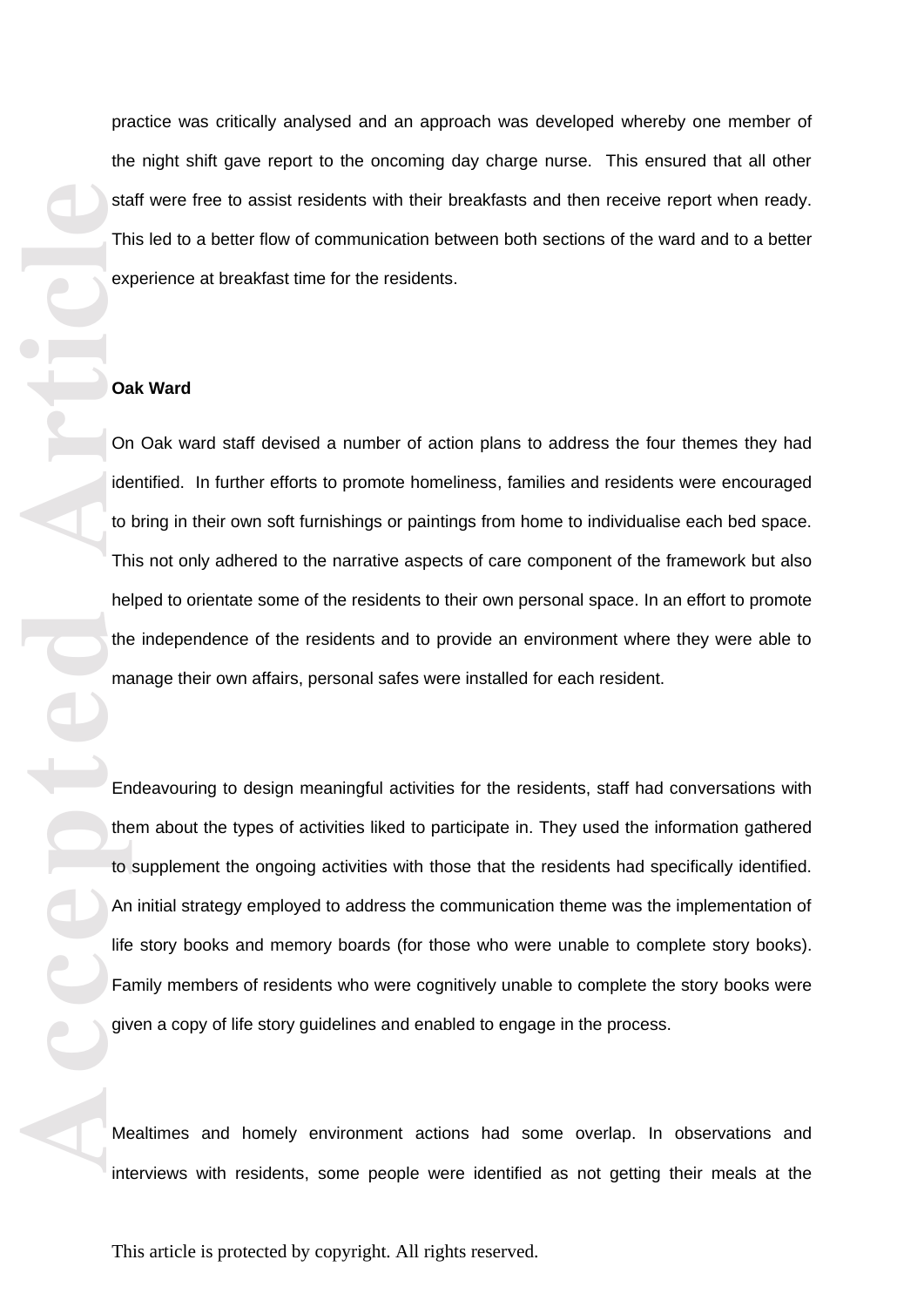correct temperature. A protected mealtimes strategy was implemented limiting unnecessary procedures or ward visits/rounds while meals were in progres s , freeing up staff to assist residents with their meals.

#### **DISCUSSION**

During the implementation and overall evaluation of the study , key outcomes were identified. As the overall approach used in this study was narrative, and because the aim was to utilise narrative in practice, the key outcomes from the implementation of this framework in practice are based on narrative knowing, being and doing. The outcomes focus on the themes of: (i) how people responded to change (Narrative being), (ii) the development of shared understandings (Narrative knowing) and (iii) intentional action (Narrative doing). While each of these themes are discussed separately, by virtue of their interlinked nature, there is overlap between them.

#### **How People Respond to Change (Narrative Being)**

**Accepted Articles Constructed Articles Constructed Articles Constructed Articles Constructed Articles Constructed Presentation Constructed Presentation Constructed Presentation Constructed Presentation Construct** Narrative being focused on engagement and communicative spaces. Engagement is crucial to the AR process but little has been written about the difficulties of encouraging engagement within a participatory action research study (Snoeren 2011). Organisational culture literature describes responding to change and the way people engage in it as showing support for change through a combination of "emotional/affective, normative and continuance commitment to change " (Machin *et al.* 2009, p. 15). Critically reflecting on the way participants responded to change during this study , it was evident that staff on both Willow and Oak demonstrated enthusiasm and a desire to be engaged and involved in the study at the outset.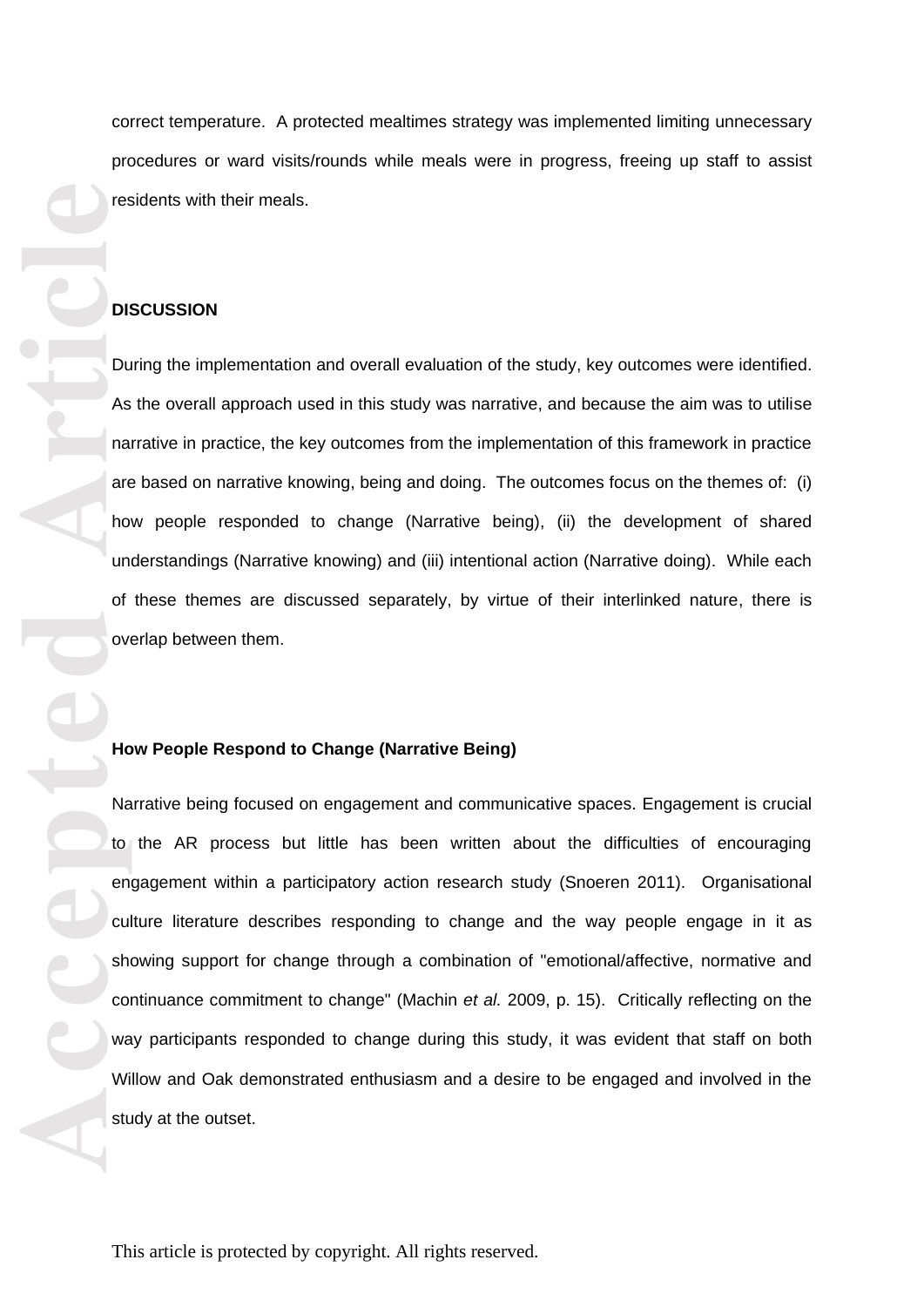At the beginning of the implementation, staff showed emotional support and a co -operative level of engagement (Herscovitch & Meyer 2002) in addition to emancipatory intent (Reason & Bradbury 2011). However, as the study progressed , the staff on Oak exhibited an inclusive and collaborative approach to engaging with and caring for residents . They were progressing towards championing (Herscovitch & Meyer 2002) and emancipatory action. Hynes *et al*. (2012) described this as engagement with different voices and acknowledgement of different worldviews. This indicates that staff on Oak demonstrated what Manley *et al.* (2013) described as developing a shared purpose, one of the founding principles of practice development activity (Manley 2004).

**Accepted**<br> **A** inc<br>
precise the passing of the passing of the passing of the passing of the passing of the passing of the passing precise the passing precise to the passing precise to the passing precise to the passing pr On Willow ward there was a stop/start approach to their engagement. Engagement in the project started with what Herscovitch & Meyer (2002) describe as a compliance level of engagement. As the sessions progressed, there was a turnover of staff that meant that their participation in the WBL days was ever -changing. Selden (2010) describes the effects of staff turnover on psychiatric mental health programmes as having a detrimental effect on the development of quality services. Evidence focusing on quality of care and staff turnover (Spillbury *et al*. 2011) suggests there is a direct relationship between numbers of staff and quality of care. It is clear from the findings of this study that engagement in the AR processes was affected by staff turnover. In today's ever -changing healthcare environment, staff turnover and its impact on the operationalisation of action research processes may need to be considered when designing future research studies, as ways of minimi sing this impact should be considered at the outset.

Opening communicative spaces presented a forum for the staff to portray themselves and reflect their identities. It was envisaged that this self -revelation would enable what Gaydos (2004) outlined as the formation of trusting relationships. It is not always easy to develop shared interpretations. This was borne out in the present study by the way staff on Willow collaborated in the WBL sessions. They participated freely and openly in the early sessions but when issues of power and poor practice came to the fore , they were unable to achieve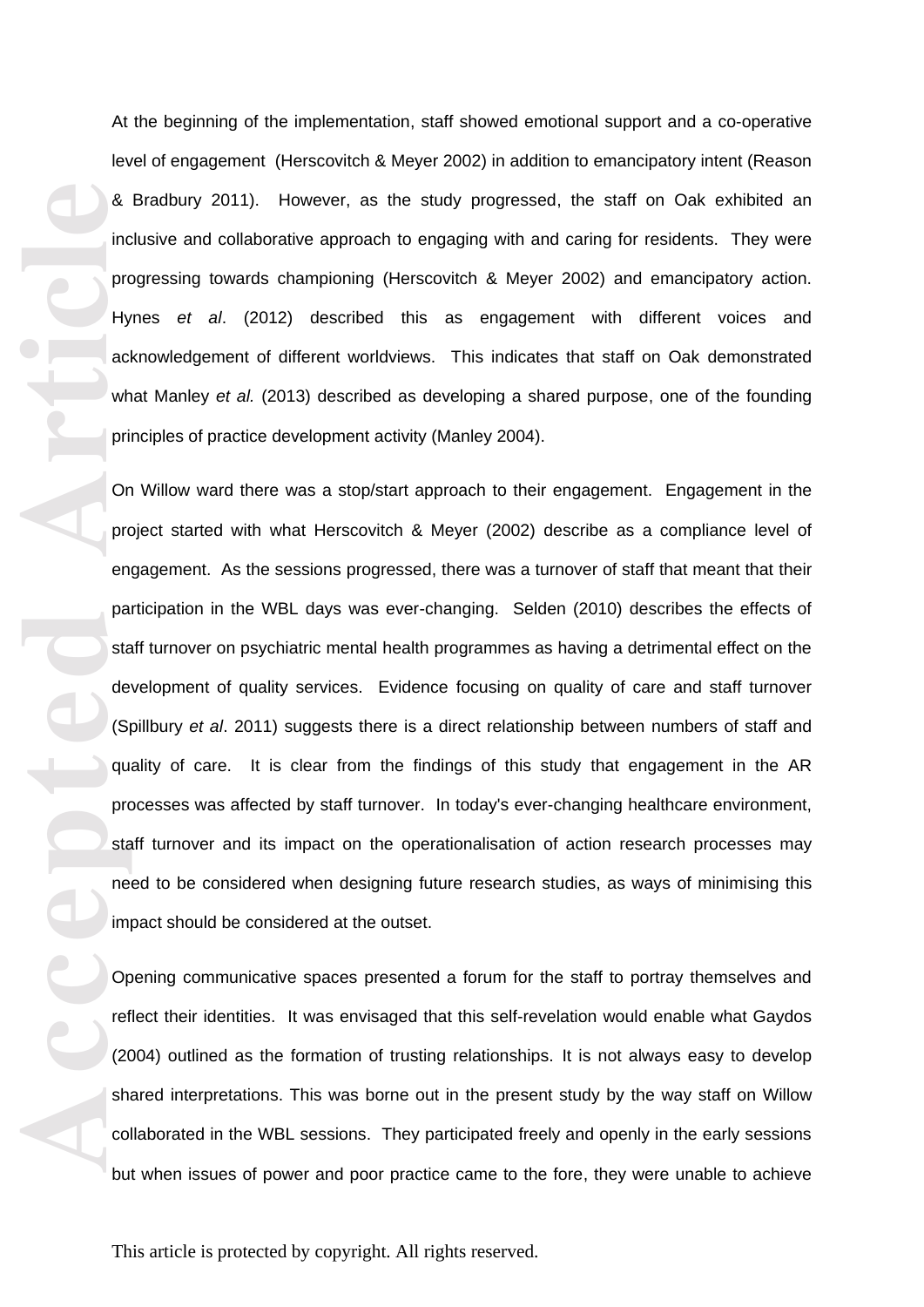agreement on what to do about this. They resorted to focusing on the technical aspects of care. In contrast, staff on Oak freely discussed and identified common areas that needed to be acted upon. They collaboratively identified ways of working to improve identified shortcomings and improve quality of life for the residents. This approach was similar to that described by Kemmis (2001) as a process of testing both the accuracy and moral appropriateness of communicative acts. It also helped staff identify and make sense of their own values and beliefs, which Habermas (1984) states is essential for identifying a community's shared understanding.

### **The Development of Shared Understanding (Narrative Knowing)**

**Accepted**<br> **Accepted**<br> **Accepted**<br> **Accepted**<br> **Accepted**<br> **Accepted**<br> **Accepted**<br> **Accepted** In this study the development of shared understanding was exhibited in the way staff took account of their knowledge of self and understanding of their knowledge of the identity of the residents. While the self of residents was acknowledged, little attention was paid to knowing themselves, that is identifying how staff being and doing impact s on the care experience of residents. Self-identity, according to Horowitz (2012), contains both future expectations and core beliefs and values. It predicts how we will act in a given situation and interact within relationships. While staff on both wards worked with identifying the beliefs and values of the residents in relation to the existing culture, they did not incorporate their own beliefs and values into their understanding of the culture.

According to Frie (2011), our stories and narrative identity represents who we are and where we come from, in other words our values and beliefs. Understanding the inter -relatedness of stories can enable the creation and development of communal understandings (Frie 2011). This according to Manley *et al*. (2013) is an important component when identifying the direction being focused on and when developing a shared vision for change. Further, they believe this is necessary to enable teams to support and challenge each other. In this sense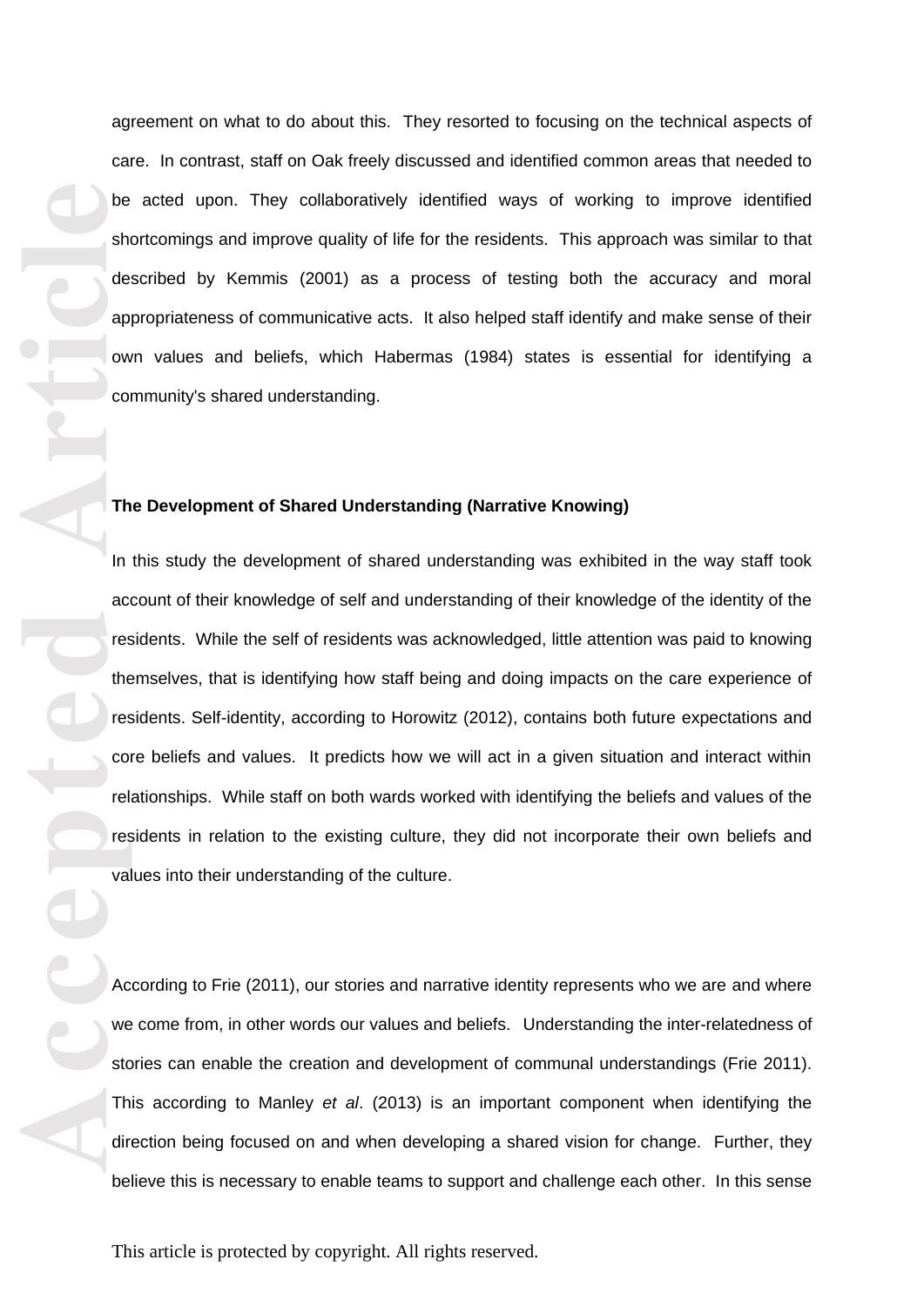of integrating both the values and beliefs of residents and those of staff, this did not occur in a meaningful way.

Both Willow and Oak ultimately focused on the beliefs and values of the residents and utilised those when gaining an understanding of the culture as well as developing and implementing action plans. This did not affect the engagement of the staff on Oak. It is possible that if the beliefs and values of the staff on Willow had been explored in a more critical way and integrated into the actions, barriers would have been highlighted at an earlier stage. This may have enabled them to engage more actively in the implementation.

Bottling point and the point of the point of the point of the point of the point of the point of the point of the point of the point of the point of the point of the point of the point of the point of the point of the poin Evidence supports the importance of having a manager that is participative in order to foster change (Case & Marner 2014 , Mekki *et al* 2017). In this study it became evident that the goal of the manager on Willow, while matching the intent to promote person -centred narrative practice, did not match the emancipatory objective of enabling therapeutic relationships and promoting human flourishing. It is possible that this was due in part to the transactional style of leadership displayed by this manager. While there is evidence of differing leadership styles and their effect on culture (Solman & FitzGerald 2008, Martin *et al*. 2014, Ross *et al*. 2014) there is no literature that provides guidance for novice researchers on how to work with differing leadership styles within a PAR initiative.

### **Intentional Action (Narrative Doing)**

Intentional action is based on the beliefs and values of the agent (the person or persons involved in the action), the belief that they can effect change and that the environment (culture) will be altered by that change (Burks 2001). Williamson & Prosser (2002) posit that people often resist change because they do not understand the intent of the change or the implications this has for their practice. Looking critically at intentional action and narrative doing in the implementation of the framework, it is possible that the researcher and the research sites saw the intent of the change i.e. 'the implementation of a Framework of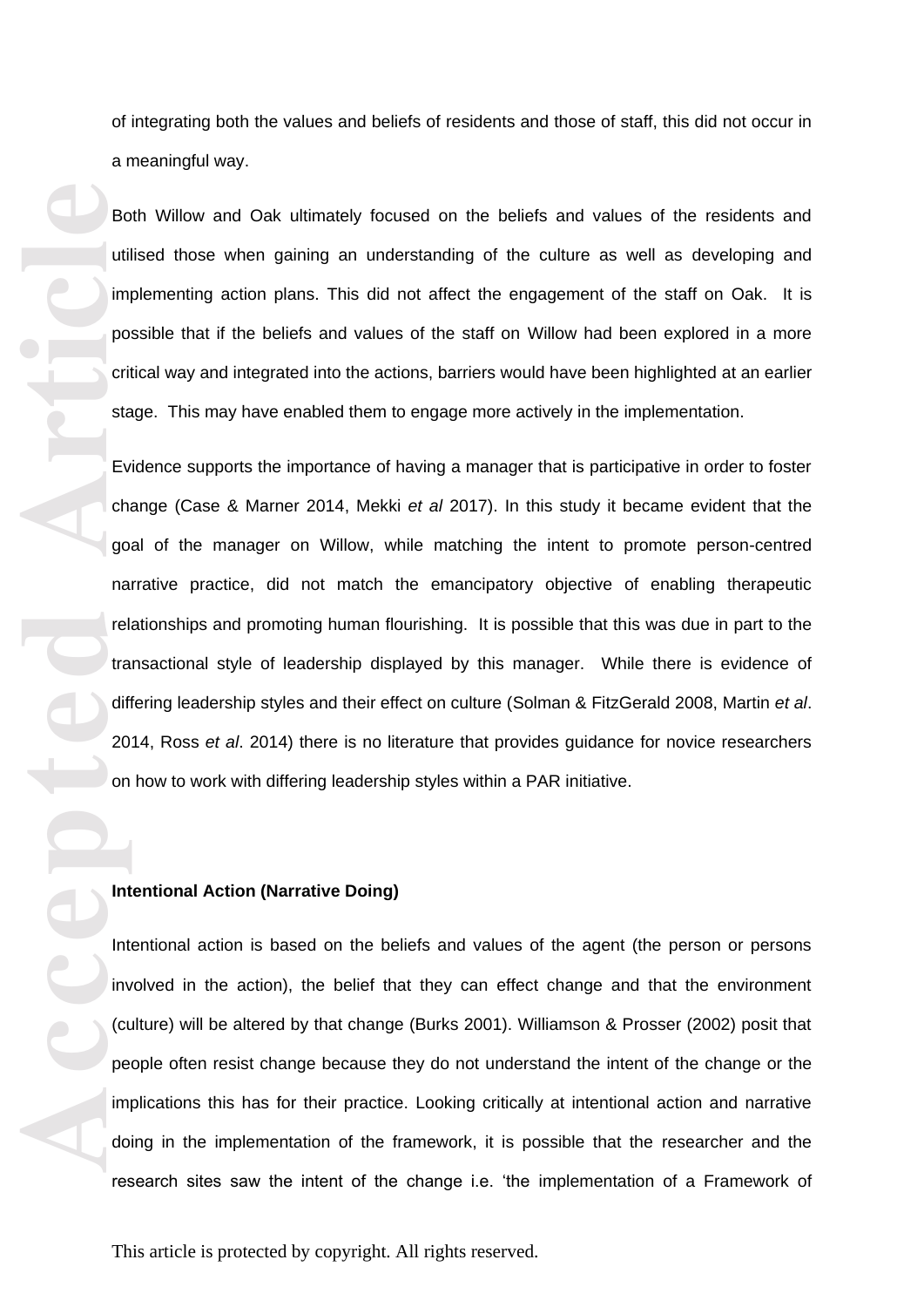Narrative Practice' differently. A focus on a collaborative, inclusive approach may not match with managers' beliefs about being the leaders of change on their wards. On Willow ward this led to resistance to change and a focus on technical aspects of care. According to Popova (2014) intentionality is a process of interaction between agents and it is through this interaction that we ultimately define who we are.

this product the product of the product of the product of the product of the product of the product of the product of the product of the product of the product of the product of the product of the product of the product of The intent of the FNP was to enable a more comprehensive understanding of the actions and responses of the resident to change and in turn enable staff to act intentionally by providing care that was based on this understanding. Staff on both wards went some way towards accomplishing this goal although Oak developed more comprehensive actions than Willow. However, they fell short of ensuring that both internal factors and external factors were accounted for in the ensuing processes of care. Intentional action is also concerned with the process of communication (Kihlstrom & Isreal 2002). In narrative communication , there is a reciprocity between the intent of the story and understanding or making sense of the story (Popova 2014). The FNP draws on the premise that stories are interactive processes that enable participatory sense -making between narrators and listeners leading to meaningful action. It is through this understanding that communicative action takes place.

#### **CONCLUSION**

How people responded to change, the development of shared understandings and intentional action are interrelated and interlinked. This illustrates the importance of ensuring that practice context is taken account of and the importance of ensuring that narrative being, knowing and doing are clear and understandable at the outset. Nurses and health care workers need to be aware of creating and opening communicative spaces to enable them to uncover layers of meaning and understanding that otherwise may be hidden. The benefits of defining the leadership style of a manager prior to undertaking a development programme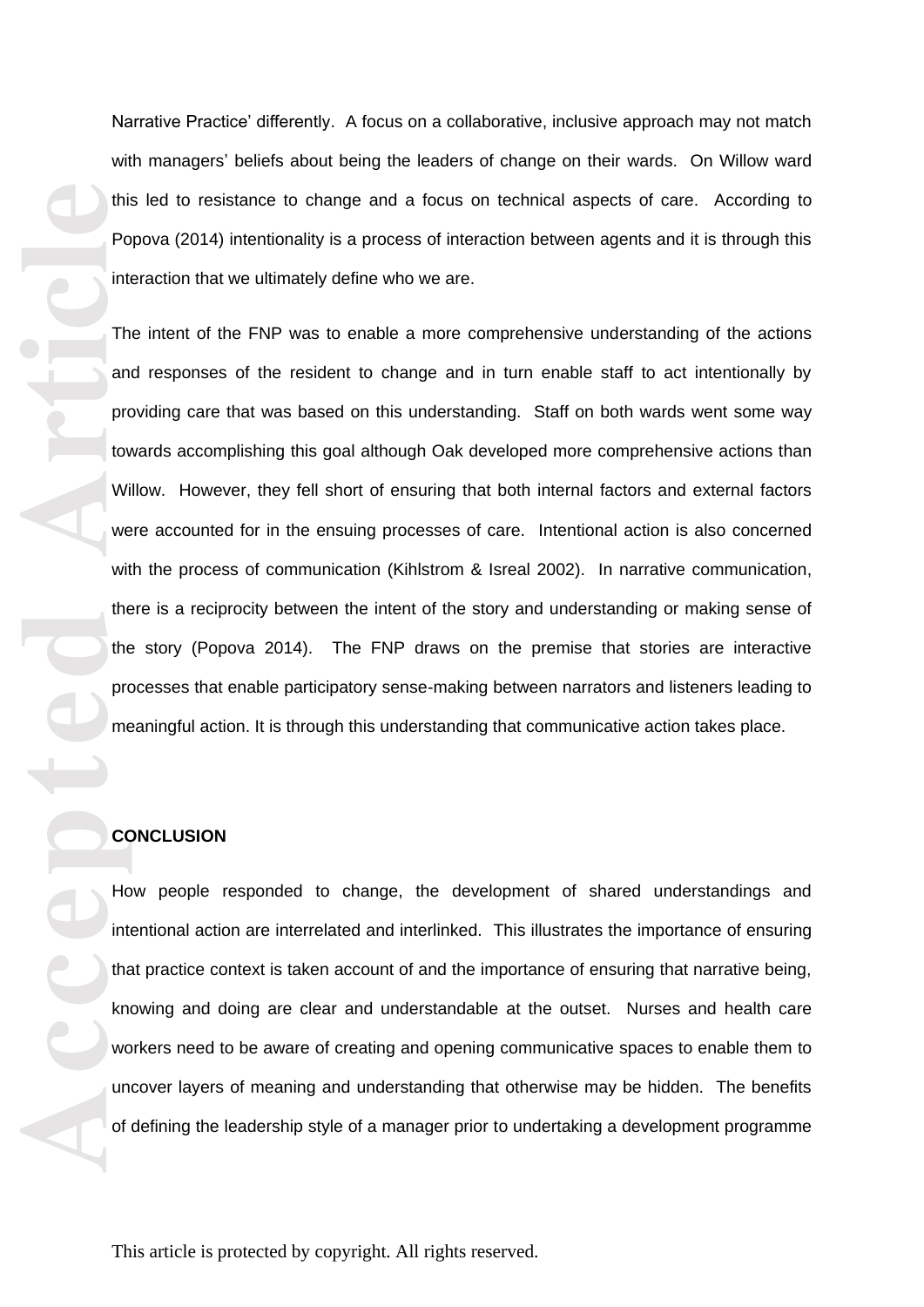needs further consideration and could ensure the best possible approach to implementation is adopted.

### **RELEVANCE TO CLINICAL PRACTICE**

**RECEPTED**<br> **ARECEPTED**<br> **ARECEPTED**<br> **ARECEPTED**<br> **ARECEPTED**<br> **ARECEPTED**<br> **ARECEPTED**<br> **ARECEPTED**<br> **ARECEPTED** Implementation of a narrative approach to practice can develop new ways of working that value biography and promote the development of a co -constructed plan of care that supports interaction and acknowledges the importance of life experience s. The implementation of the framework took place in an older adult residential care setting, however it could be applied in any care setting where narrative person -centred approaches to care are valued.

### **REFERENCES** .

- Badger TG (2000). Action research, change and methodological rigour. *Journal of Nursing Management,* 8 201 -207.
- Bluck S & Habermas T (2000) The Life Story Schema. *Motivation and Emotion*, 24 2, 121 147.
- Boomer CA & McCormack B (2010). Creating the conditions for growth: a collaborative practice development programme for clinical nurse leaders. *Journal of Nursing Management*, 18 6 ,633-- 644.
- Buckley C, McCormack B & Ryan A (2014) Valuing narrative in the care of older people. *Journal of Clinical Nursing*, 23, 2565 –77.
- Burks K J (2001) Intentional action. *Journal of Advanced Nursing*, 34 5, 668 -675.
- Case C R & Maner J K (2014) Divide and conquer: When and why leaders undermine the cohesive fabric of their group. *Journal of personality and social psychology*, *107*, 6, 1033.
- Dewing J (2004) Concerns relating to the application of frameworks to promote personcentredness in nursing with older people. *International Journal of Older People Nursing, 13 (3a) 39 -44*
- Flick U (2011) *Introducing research methodology: A beginner's guide to doing a research project*. Sage
- Frid N, Ohlen J & Bergbom I (2000) On the use of narratives in nursing research. Journal of Advanced Nursing, 3, 32, pp.695-703.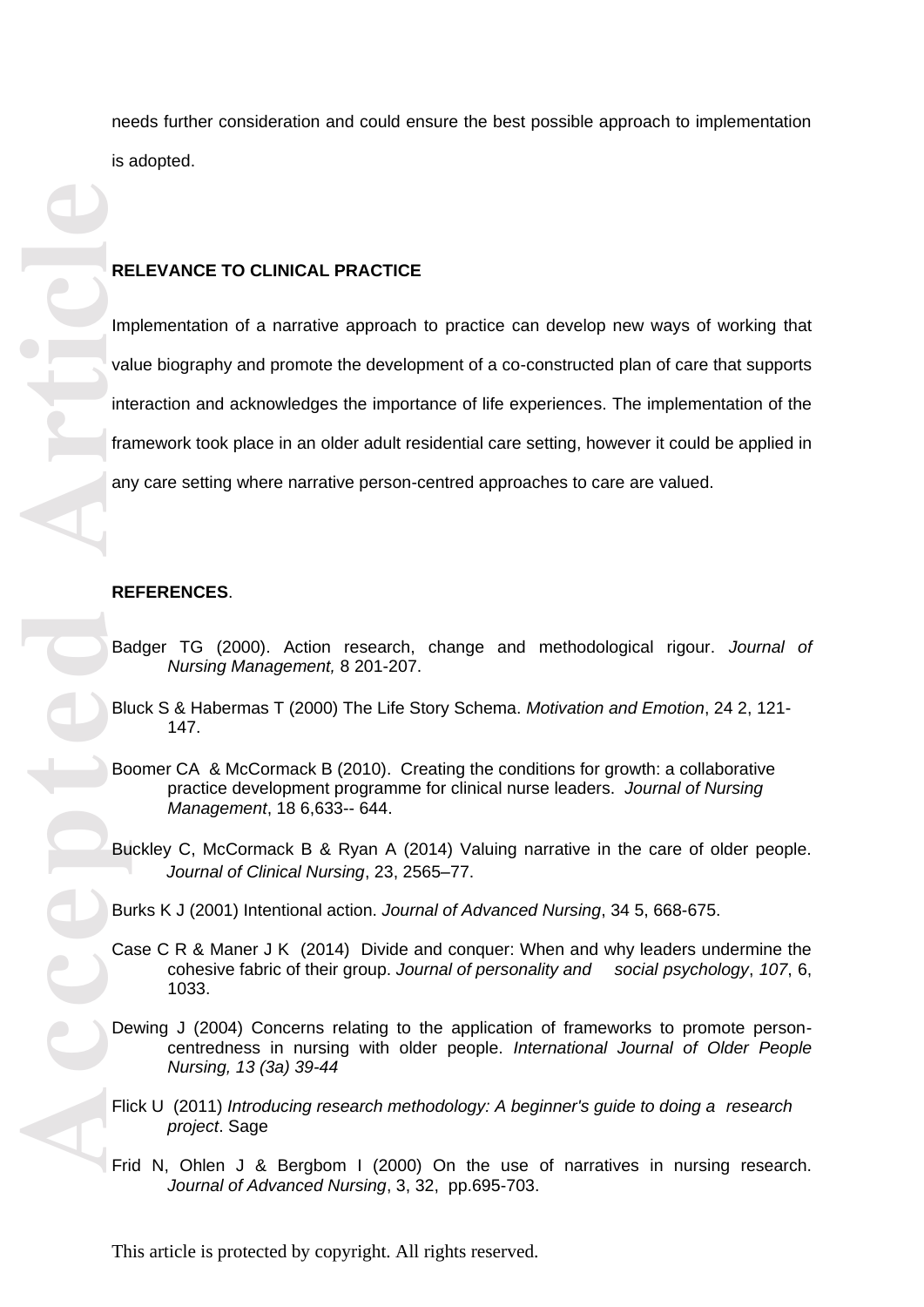- Frie R (2011) Identity, narrative, and lived experience after postmodernity: Between multiplicity and continuity. Journal of Phenomenological -60 .
- Gaydos HL (2004) Understanding personal narratives: an approach to practice. *Journal of Advanced Nursing,* 49,3., 254 -259.

Habermas J (1984) The theory of communicative action: Vol. 1. Reason and the rationalization of society (T. McCarthy, Trans.). *Boston: Beacon* .

Heron J & Reason P (2008) Extending epistemology within a co -operative inquiry. *The*  Sage handbook of action research: Participative inquiry and practice, 366-380.

Herscovitch L & Meyer J P (2002) Commitment to organizational change: extension of a three -component model. *Journal of applied psychology*, *87*, 3,474

Horowitz M J (2012) Self -identity theory and research methods. *Journal of Research Practice*, *8,*2,<http://jrp.icaap.org/index.php/jrp/article/view/296/261> accessed19/6/17.

Hynes G, Coghlan D & McCarron M (2012) Participation as a multi -voiced process: Action research in the acute hospital environment. *Action Research*, *10*, 3,, 293 -312.

Kelly B, Tolson D, Schofield I & Booth J (2005) Describing gerontological nursing: an academic exercise or prerequisite for progress? *Journal of Clinical Nursing,* 14, 13 - 28.

Kemmis S & McTaggart R (2000) Participatory Action Research. IN Denzin N & Lincoln Y(Eds.) Handbook of Qualitative Research.

Kemmis S (2001) Exploring the relevance of critical theory for action research: Emancipatory action research in the footsteps of Jurgen Habermas. In P.Reason & H. Bradbury (Eds.), *Handbook of action research: Participative inquiry and practice* (pp. 91 –102). London: Sage.

Kihlsrtöm A & Israel J (2002) Communicative or strategic action – an examination of fundamental issues in the theory of communicative action. *International Journal of Social Welfare,* 11, 3, 210 -218.

Lincoln Y & Guba E (2000) Paradigmatic controversies, contradictions, and emerging confluences. In N. Denzin & Y. Lincoln (Eds.), *Handbook of qualitative research* (2nd ed., pp. 163 –188). London: Sage.

Machin M.A, Fogarty G J, & Bannon S F (2009) Predicting employees' commitment to and support for organisational change. *Management* 8, 317 -326.

Manley K & McCormack B (2003) Practice development: Purpose, methodology, facilitation and evaluation. *Nursing in Critical Care* 8, 22 -29.

Manley K (2004) Workplace culture: is your workplace effective? How would you know? *Nursing in Critical Care,* 9, 1, 1 -3.

Manley K. Solman A & Jackson C (2013) Working towards a Culture of Effectiveness in the Workplace. *Practice Development in Nursing and Healthcare, Ed: McCormack,*  Manley K, Titchen A. Second edition, Oxford: Wiley-Blackwell, 146-168.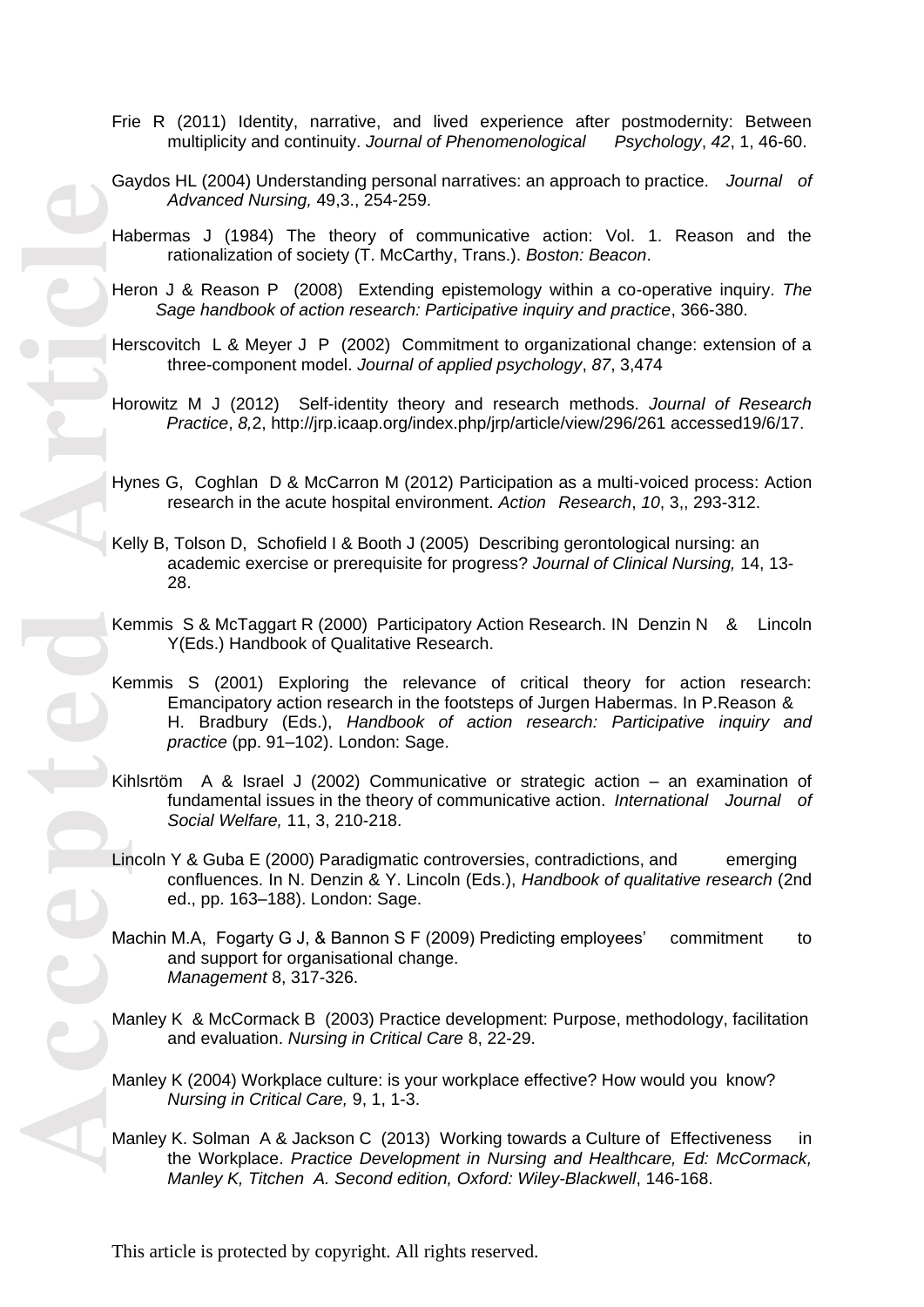- Manley K., Titchen A. & Hardy S. (2009) Work -based learning in the context of contemporary health care education and practice: a concept analysis. Practice Development in Health Care 8, 2, 87 –127.
- Martin J, McCormack,B, Fitzsimons D & Spirig R(2014) The importance of inspiring a shared vision. *International Practice Development Journal*, *4*, 2
- McCormack B & Buckley C (2014) Holistic and Authentic Evaluation in Healthcare in Satu K.(Eds). *Evaluation as a tool for research. learning and making things better*
- McCormack B & McCance T (2006) Developing a framework for person -centred nursing. *Journal of Advanced Nursing,* 56, 5, 1 -8.
- McCormack B & McCance T (2010) *Person -centred Nursing Theory and Practice* Wiley Blackwell, Oxford.
- McCormack B & McCance T (2017) *Person -centred Practice in Nursing and Healthcare: Theory and Practice* Wiley -Blackwell, Oxford.
- McCormack B, McCarthy G, Wright J, Slater P & Coffey A (2009) Development and testing of the context assessment index. *Worldviews on Evidence Based Nursing,* 6, 1, 27 - 35.
- McKeown J, Clarke A & Repper J (2006) Life story work in healthcare and social care: systematic literature review. *Journal of Advanced Nursing*, 55. 2, 237 -247.

McNiff, J (2000) *Action Research in Organisations*. London: Routledge.

- Mekki T E, Øye C, Kristensen B, Dahl H, Haaland, A, Nordin K A, Strandos M, Terum T A, Ydstebø A E & McCormack B. (2017) The inter-play between facilitation and context in the promoting action on research implementation in health services framework: A qualitative exploratory implementation study embedded in a cluster randomized controlled trial to reduce restraint in nursing homes. *Journal of Advanced Nursing*, 73. 2622 –2632. doi. 10.1111/jan.13340
- Nolan M, Davis S, Brown J, Keady J & Nolan J (2004) Beyond person -centred care: a new vision for gerontological nursing *International Journal of Older People Nursing,*  13, 45 -53.
- Norburn, J E K, Bernard S L, Konrad T R, Woomert A, DeFriese G H, Kalsbeek W D, ... & Ory M G (1995). Self -care and assistance from others in coping with functional status limitations among a national sample of older adults. *The Journals of Gerontology Series B: Psychological Sciences and Social Sciences*, *50*, 2, S101 -S109.

Orem D (1985) Nursing Concepts of Practice 3<sup>rd</sup> edn. McGraw-Hill: New York

- Paley J & Eva G (2005) Narrative vigilance: the analysis of stories in health care. *Nursing Philosophy,* 6. 83 -97
- Popova Y B (2014) Narrativity and enaction: the social nature of literary narrative understanding. *Front. Psychol*. 5 :895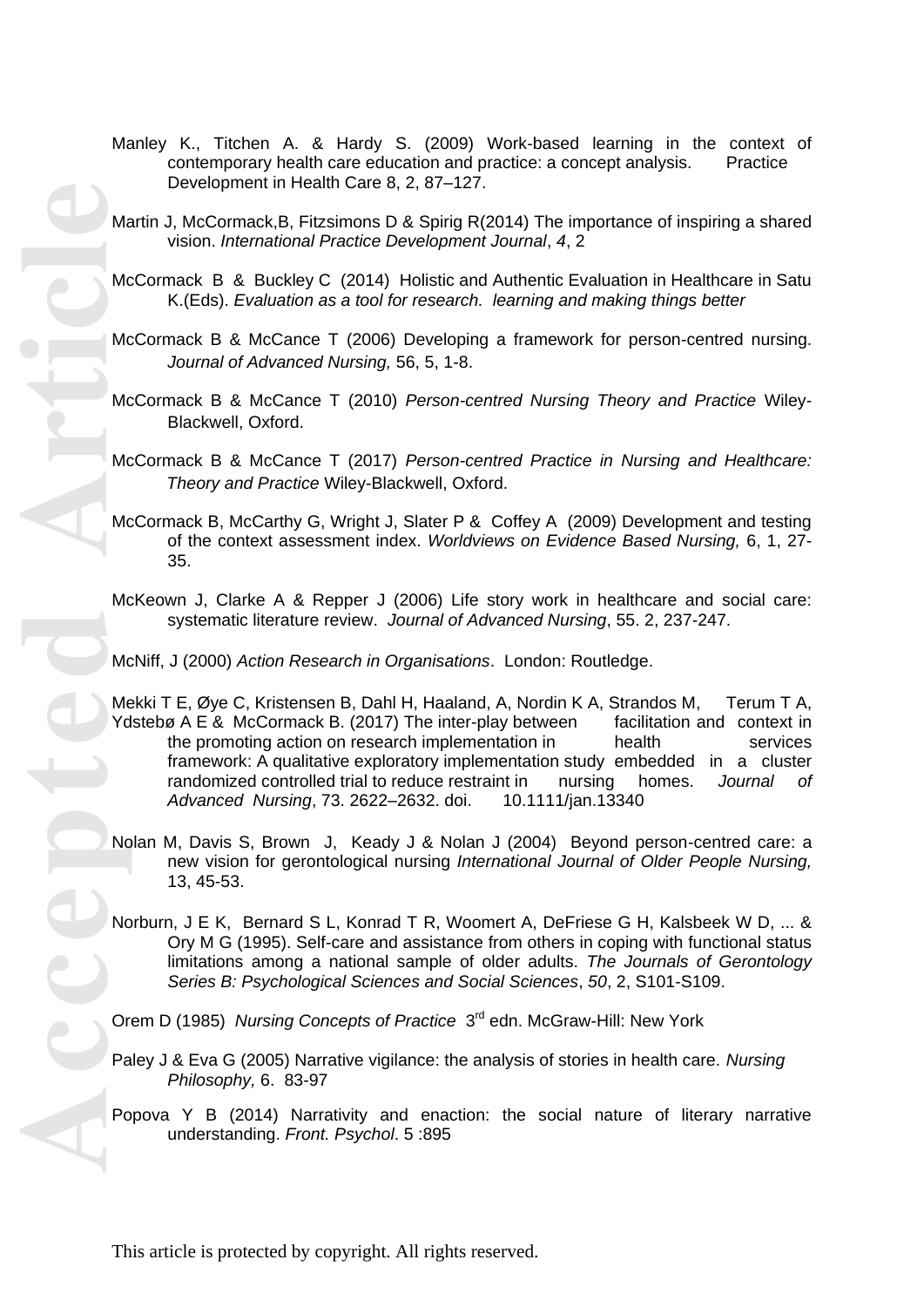- Reason P & Bradbury H. (2011) The SAGE Handbook of Action Research: Introduction. *Daugavpils University*
- Roberts G & Dick B (2003) Emancipatory design choices for action research practitioners. *Journal of community & applied social psychology*, *13*, 6, 486 -495.
- Reed J & Robbins I (1991) Models of nursing: their relevance to the care of elderly people. *Journal of advanced nursing,*  16, 11,, 1350 -1357.
- Reed J (2008) Older people maintaining well -being: discussion of key literature. *International Journal of Older People Nursing* 3, 1, 64 -67.
- Roper N, Logan W.W, & Tierney A.J. (1996**)** *The Elements of Nursing: A model for nursing based on a model for living. (4th edn). London: Churchill Livingstone*
- Ross E J, Fitzpatrick J J, Click E R, Krouse H J & Clavelle J T (2014) Transformational leadership practices of nurse leaders in professional nursing associations. *Journal of Nursing Administration*, *44*(4), 201 -206.
- Selden D R (2010) The effects of staff turnover on psychiatric rehabilitation programs. *Psychiatric rehabilitation journal*, *34*. 1, 71.
- Snoeren M M, Niessen T J & Abma T A (2011) Engagement enacted: Essentials of initiating an action research project. *Action Research*, 10, 2, 189 -204.
- Solman A & FitzGerald M (2008) Leadership support. *International Practice Development in Nursing and Healthcare*, 260 -272.
- Spilsbury K, Hewitt C, Stirk L & Bowman C (2011) The relationship between nurse staffing and quality of care in nursing homes: a systematic review. *International journal of nursing studies*, *48*, 6, 732 -750.
- Unsworth J (2000) Practice development: a concept analysis. *Journal of Nursing*
- Watson J (1988) *Human Science and Human Care A Theory of Nursing* New York: Appleton -Century -Crofts.
- Williams C (2010) Understanding the essential elements of work-based learning and its relevance to everyday clinical practice. *Journal of nursing management*, *18 6,*  624 -632.
- Williamson G R & Prosser S (2002) Action research: politics, ethics and participation, Journal of Advanced Nursing 40, 5,: 587 -593.

*.*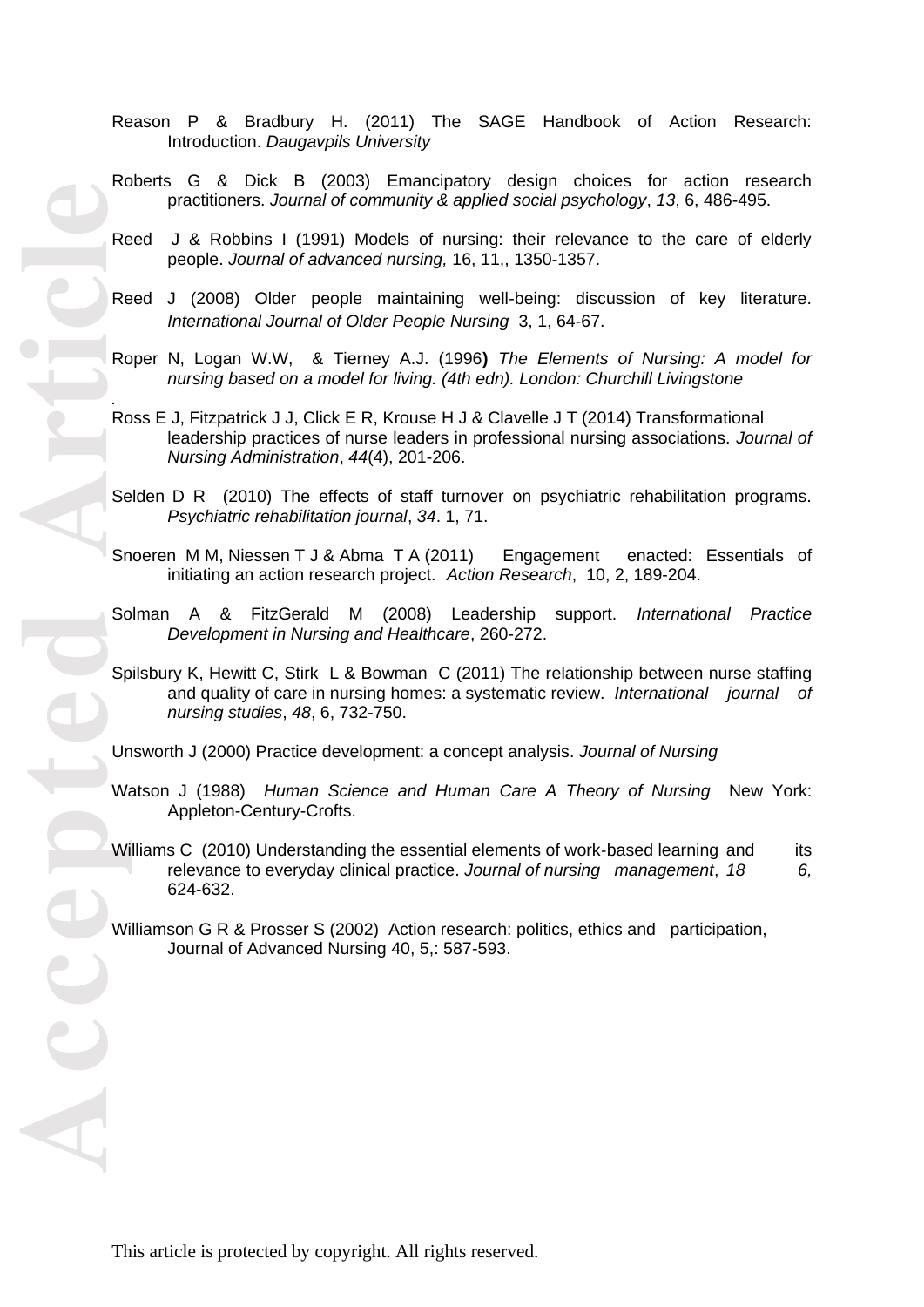#### Table 1.

ACCC

#### Overview of Data collection methods

**Accepted Article Framework Implementation and Evaluation** 

# Work based learning groups (WBL) Nurses, healthcare assistants and carers. Identification of Culture

Observations of care

Resident interviews

Resident Care Plans

All meeting notes, and data collected throughout the programme. Researchers field diary and reflections of practice

### **DATA PURPOSE ANALYSIS**

Implementation and ongoing evaluation of practice development initiative.

Overall evaluation of the project

#### Thematic analysis by

WBL group s on programme days -observations of care -Interviews -Identification of culture from WBL groups

Documentary analysis -Nursing notes. Using documentary analysis tool -Creative Hermeneutic data analysis (Boomer & McCormack 2010) All notes from meetings, researchers field diary, reflective log. Workplace Context Critical Analysis Tools (McCormack et al 2009) , Action Plans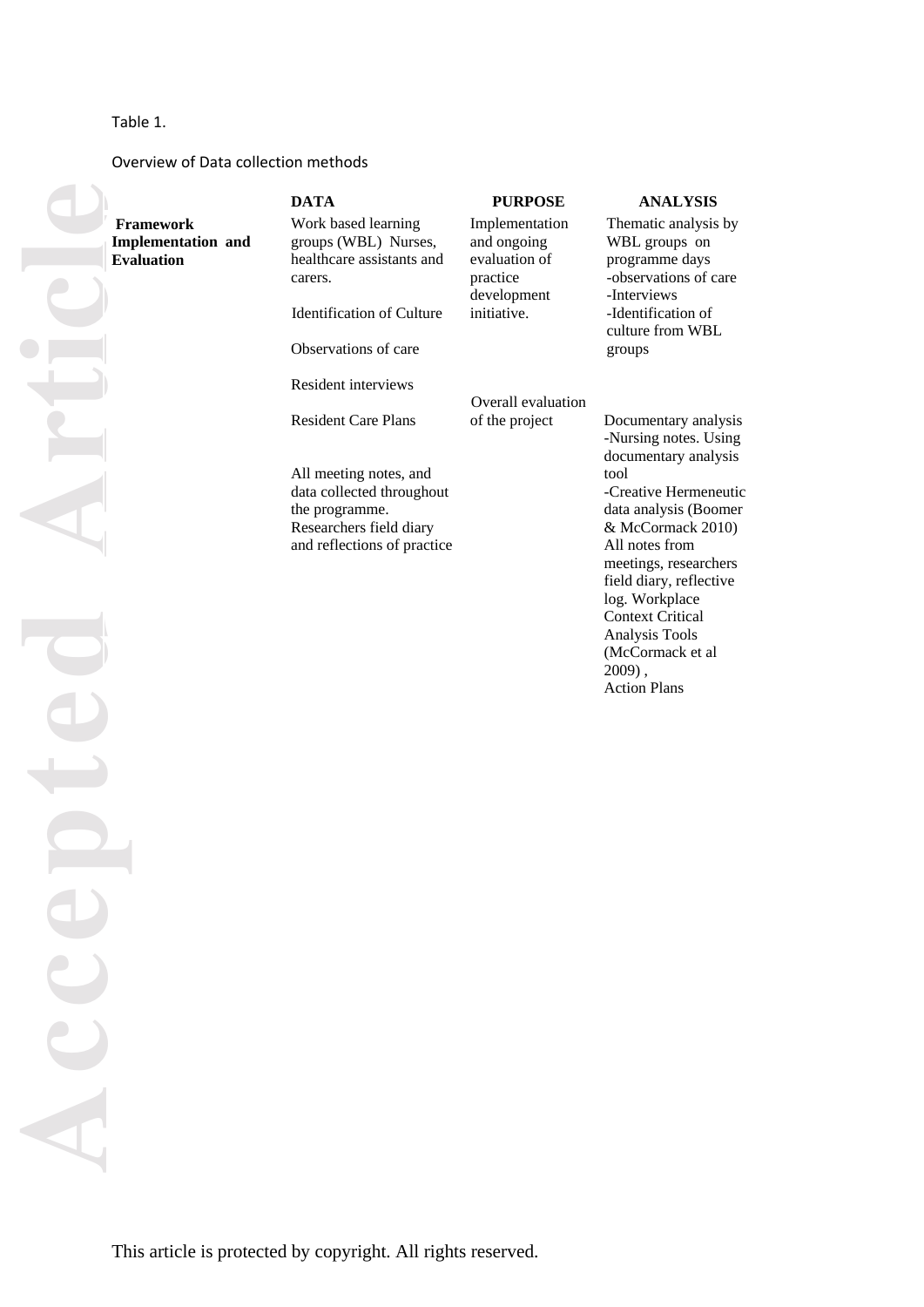#### Table 2 **Outline and Structure of Reflective Work -based Learning Groups**

| <b>Purpose</b>                   | <b>Structure/Outline of Reflective</b><br>Work-based learning group.                                      | <b>Processes used/Data</b><br>collection methods                                            | Number of<br><b>Participants at</b><br>each session |
|----------------------------------|-----------------------------------------------------------------------------------------------------------|---------------------------------------------------------------------------------------------|-----------------------------------------------------|
| <b>Reflective Session 1</b>      | Overview of narrative in healthcare                                                                       | Presentation and facilitated<br>discussion                                                  | <b>Willow</b><br>$Nurse = 4$                        |
| Getting to know the              |                                                                                                           |                                                                                             | $Carer=2$                                           |
| framework, and                   | The development of the framework                                                                          | Claims, concerns and issues.                                                                |                                                     |
| narrative aspects of             |                                                                                                           |                                                                                             |                                                     |
| care                             | Linking the framework to PCC and<br>PD                                                                    | creative session with                                                                       |                                                     |
| Agreeing ways of                 |                                                                                                           | participants asking them to<br>address meta-theme                                           | Oak                                                 |
| working                          | how can this be achieved in                                                                               |                                                                                             | $Nurse = 3$                                         |
|                                  | practice?                                                                                                 | Agreeing an engagement<br>contract                                                          | $Carer=2$                                           |
| <b>Reflective session 2</b>      | Re-engagement with Framework of                                                                           | Reflection on issues                                                                        | <b>Willow</b>                                       |
| <b>Critically looking at the</b> | Narrative practice with more in-<br>depth explanation of narrative                                        | identified in Claims, concerns<br>and issues                                                | $Nurse = 4$                                         |
| current workplace<br>culture     | elements of care                                                                                          |                                                                                             | $Carer=3$                                           |
|                                  | Working with claims concerns and<br>issues from previous session                                          |                                                                                             | Oak                                                 |
|                                  |                                                                                                           | Creating a landscape of the                                                                 | $Nurse = 4$                                         |
|                                  | Looking at observations of practice.<br>Identifying how we can work with<br>these observations to improve | workplace culture                                                                           | $Carer=5$                                           |
|                                  | narrative practice                                                                                        | Identifying strategies to                                                                   |                                                     |
|                                  |                                                                                                           | improve narrative practice.                                                                 |                                                     |
|                                  |                                                                                                           |                                                                                             |                                                     |
| <b>Reflective session 3</b>      | Recap on narrative framework (any<br>member of staff)                                                     | Staff explain to others their<br>understanding of the                                       | Willow<br>Nurse=3                                   |
| <b>Identifying ways to</b>       |                                                                                                           | framework and how they                                                                      | $Carer=3$                                           |
| promote narrative                |                                                                                                           | would operationalise it                                                                     |                                                     |
| practice                         |                                                                                                           |                                                                                             |                                                     |
|                                  | Interviews with residents/families or<br>friends                                                          | Group work to look at                                                                       |                                                     |
|                                  |                                                                                                           | interviews and identify key<br>themes. Developing a shared<br>vision for narrative practice | Oak                                                 |
|                                  | Relooking at and reflecting on<br>claims concerns and Issues from<br>day 1                                | Linking this to the CCI and<br>observations from previous<br>sessions                       | Nurse=4<br>$Carer=3$                                |
| <b>Reflective session 4</b>      | Work-based learning activities how                                                                        | Reflecting on learning and                                                                  | <b>Willow</b>                                       |
| Using data collected to          | did they go and what were the<br>outcomes.                                                                | implications of identified<br>practice                                                      | $Nurse = 3$                                         |
| devise action plans.             |                                                                                                           |                                                                                             | Carer=3                                             |
|                                  |                                                                                                           |                                                                                             |                                                     |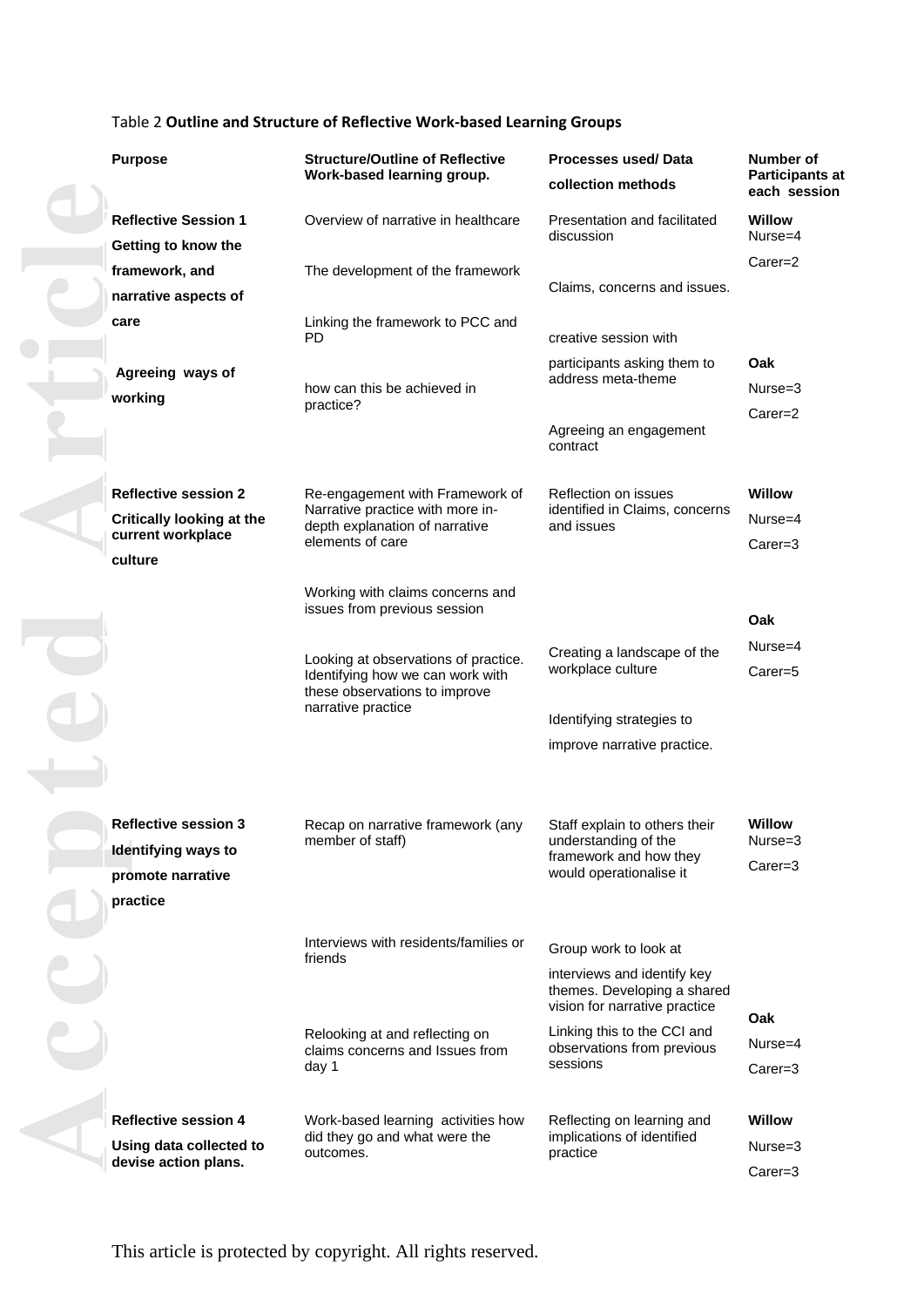|                                                                    | Looking at strategies from Day 2<br>and discussion from Day 3 and<br>devising action plans to be worked<br>on over next few sessions. | Development of an action<br>plan                                                                                          | Oak<br>Nurse=4<br>$Carer=3$           |
|--------------------------------------------------------------------|---------------------------------------------------------------------------------------------------------------------------------------|---------------------------------------------------------------------------------------------------------------------------|---------------------------------------|
| <b>Reflective session 5</b>                                        | Recap on WBL activities How have<br>reflections gone?                                                                                 | Reflecting, making sense of                                                                                               | <b>Willow</b>                         |
| <b>Reflecting on where</b><br>we are now and on                    |                                                                                                                                       | and working with the data<br>collected and looking how                                                                    | $Nurse = 3$                           |
| going forward                                                      | How did interviews with<br>relatives/residents go? Have they<br>been completed?                                                       | this informs action cycles                                                                                                |                                       |
|                                                                    | Feedback on Informal ward meeting<br>Feedback from CNM                                                                                | Getting a sense of taking<br>ownership of actions                                                                         | Oak<br>Nurses=3<br>$Carer=2$          |
|                                                                    |                                                                                                                                       | Strategies to overcome                                                                                                    |                                       |
|                                                                    | Action planning. Discussion and                                                                                                       | difficulties and maximise                                                                                                 |                                       |
|                                                                    | further work                                                                                                                          | benefits of action plans                                                                                                  |                                       |
| <b>Reflective session 6</b><br><b>Making the framework</b><br>real | Recap on Framework                                                                                                                    | Making the framework real<br>using it in everyday language<br>and continuing to build<br>knowledge of how the             | <b>Willow</b><br>Nurse=4<br>$Carer=1$ |
|                                                                    |                                                                                                                                       | framework works                                                                                                           |                                       |
|                                                                    |                                                                                                                                       | Gain an understanding of                                                                                                  | Oak                                   |
|                                                                    | Recap on WBL activities                                                                                                               | how to use data collected                                                                                                 | Nurse=3                               |
|                                                                    |                                                                                                                                       |                                                                                                                           | $Carer=2$                             |
|                                                                    | Discussion on the data from<br>Documentary analysis                                                                                   | Looking at what you see<br>happening/the way things are<br>being done in the analysis<br>and how things should be<br>done |                                       |
|                                                                    | Development of a prompt sheet for<br>nursing documentation to encourage<br>people to document in a narrative<br>way                   |                                                                                                                           |                                       |
|                                                                    |                                                                                                                                       | Reflecting on learning and<br>implications for ongoing<br>activities, including the<br>further                            |                                       |
|                                                                    | Action planning. What has been<br>achieved? And how?                                                                                  | development of action plans                                                                                               |                                       |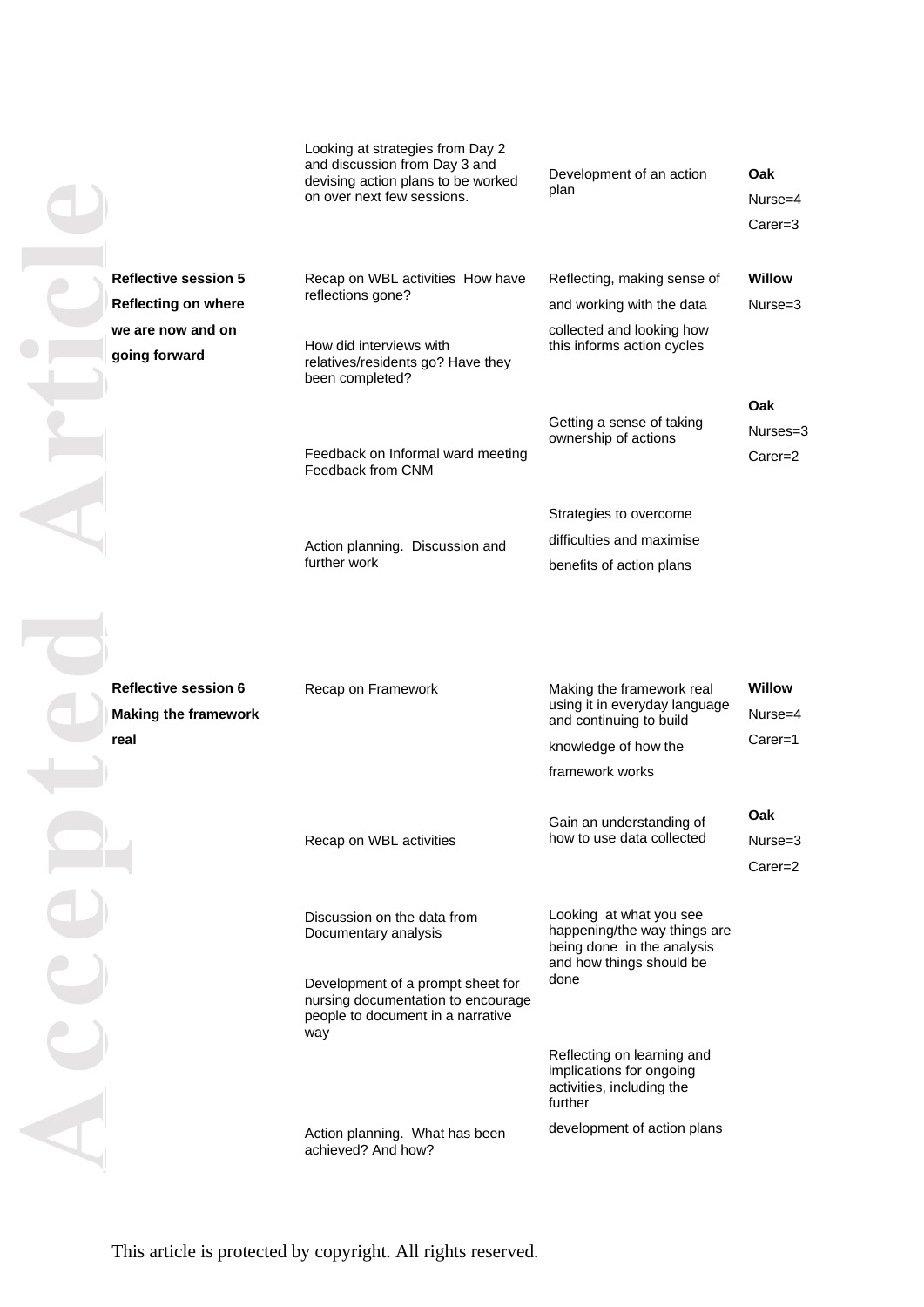| <b>Reflective session 7</b><br><b>Spirals and actions</b> | Recap on activities since last day.                                        | Reflective practice<br>What is it?                                                 | Willow<br>Nurse=3                          |
|-----------------------------------------------------------|----------------------------------------------------------------------------|------------------------------------------------------------------------------------|--------------------------------------------|
|                                                           | Group reflection on how/if the<br>framework has improved practice.         | How to get the team<br>involved?                                                   | Carer=1                                    |
|                                                           | Spirals from action cycles looking at<br>other activities that have arisen | What do I do with mine and<br>others reflections?                                  | Oak<br>Nurse=3                             |
|                                                           | Looking critically and tweaking<br>documentation prompt sheet              |                                                                                    | Carer=2                                    |
|                                                           | Sustainability and going forward                                           | Facilitated discussion on<br>ways of improving the<br>documentation sheet          |                                            |
|                                                           |                                                                            |                                                                                    |                                            |
| <b>Reflective session 8</b>                               | Reflection on WBL since last<br>session                                    | Creative exercise to                                                               | <b>Willow</b>                              |
| <b>Evaluation</b>                                         |                                                                            | determine how everyone felt                                                        | Nurse=5                                    |
|                                                           | Evaluation of taking part in study                                         | about taking part in the                                                           | Carer=1                                    |
|                                                           |                                                                            | research project and to look<br>at the changes in practice?                        | Oak Nurse=3                                |
|                                                           |                                                                            |                                                                                    | Carer=4                                    |
| <b>Reflective session 9</b><br><b>Celebration</b>         | Celebration of achievement                                                 | Celebration event involving<br>all who work and live in the<br>unit.               | All staff and<br>residents on<br>each unit |
|                                                           |                                                                            | Celebration to focus on an<br>aspect of practice that has<br>change/improved since |                                            |
|                                                           |                                                                            | implementation of framework<br>of narrative practice                               |                                            |
|                                                           |                                                                            |                                                                                    |                                            |
|                                                           |                                                                            |                                                                                    |                                            |
|                                                           |                                                                            |                                                                                    |                                            |
|                                                           |                                                                            |                                                                                    |                                            |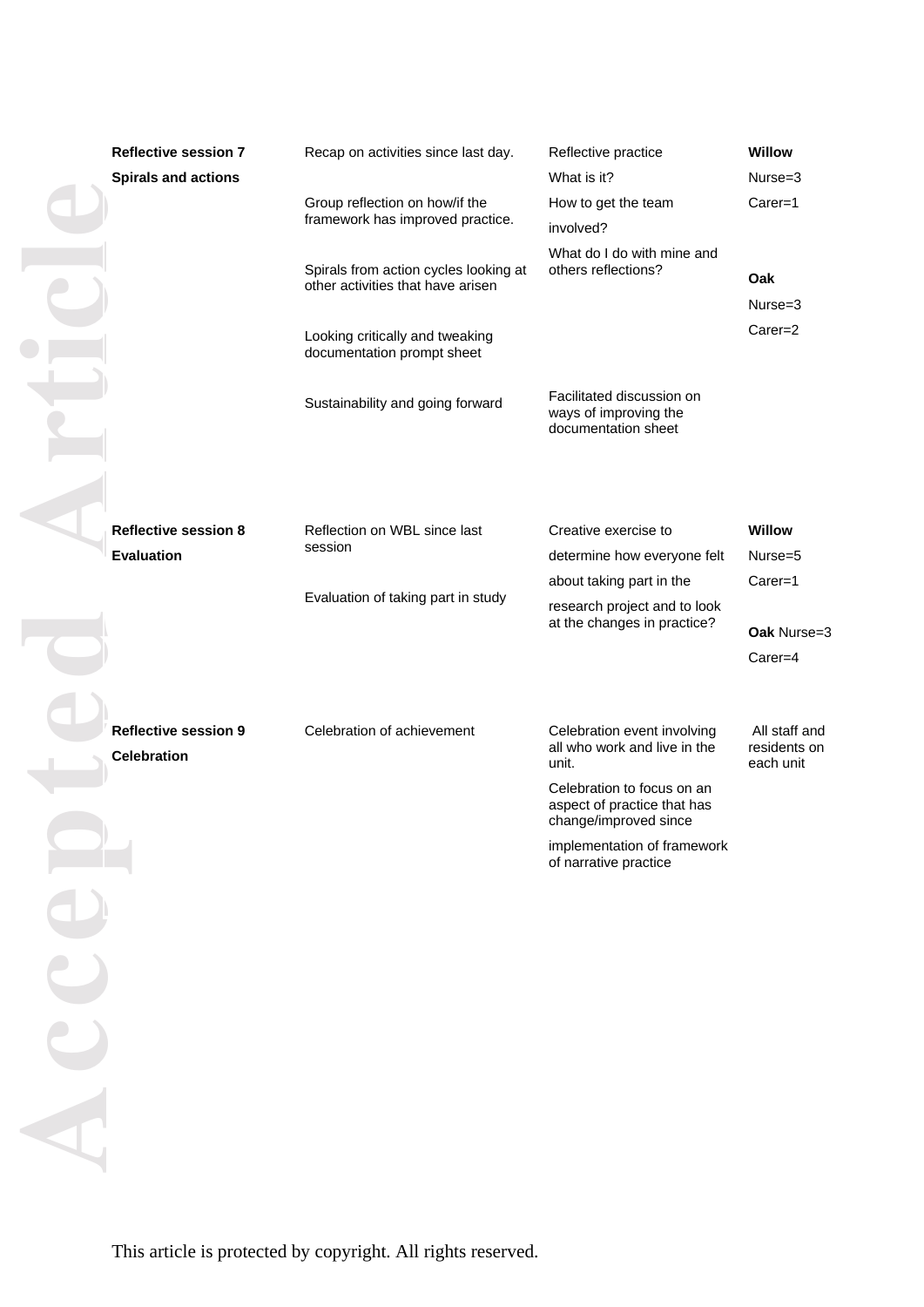# Table 3 Narrative aspects of care Willow

| What do narrative aspects of care mean to me?                                                                                                                                              | How can this be achieved in practice?                                                                                                                                                 |  |
|--------------------------------------------------------------------------------------------------------------------------------------------------------------------------------------------|---------------------------------------------------------------------------------------------------------------------------------------------------------------------------------------|--|
| Communication<br>Could be non verbal<br>Figuring that out<br>Knowing your patient<br>Everything follows from it<br>Getting down to residents level intellectually everything<br>follows on | Having time to talk<br>Gaining trust<br>Knowing you're here to help<br>Certain time of the day you could focus on<br>that                                                             |  |
| <b>Time</b><br>To sit and talk with somebody<br>Making that important<br>Non task orientated                                                                                               |                                                                                                                                                                                       |  |
| <b>Giving comfort</b><br>Privacy                                                                                                                                                           | Ensuring that when you are doing tasks<br>you are also talking                                                                                                                        |  |
| Confidentiality                                                                                                                                                                            | Planning organising day                                                                                                                                                               |  |
| Commitment<br>Being genuinely there<br>Not watching clock<br>Commit for a length of time                                                                                                   | Need to prioritise most important<br>Knocking / curtains/door/using presence<br>lights                                                                                                |  |
| Providing for their needs<br>Drink and food                                                                                                                                                | Discussions remain in confidence<br>Be aware of how you talk about residents                                                                                                          |  |
| <b>Acknowledging Resident</b><br>Saying good morning                                                                                                                                       | in the corridors or in conversations you<br>have with others                                                                                                                          |  |
| Shine a light on the person/their life                                                                                                                                                     |                                                                                                                                                                                       |  |
| Down a hole<br>Helping them out of difficulties people have - loneliness,<br>loss, sadness, physical contact, sexuality, privacy                                                           | 1 <sup>st</sup> thing in the morning very important to<br>gauge mood                                                                                                                  |  |
| Loss of adulthood                                                                                                                                                                          | Give resident chance to give you<br>information in the way they want to give it.<br>Ensuring the way the resident interacts<br>with activities that happen on the ward is<br>captured |  |

**Accepted Article** Le Acce